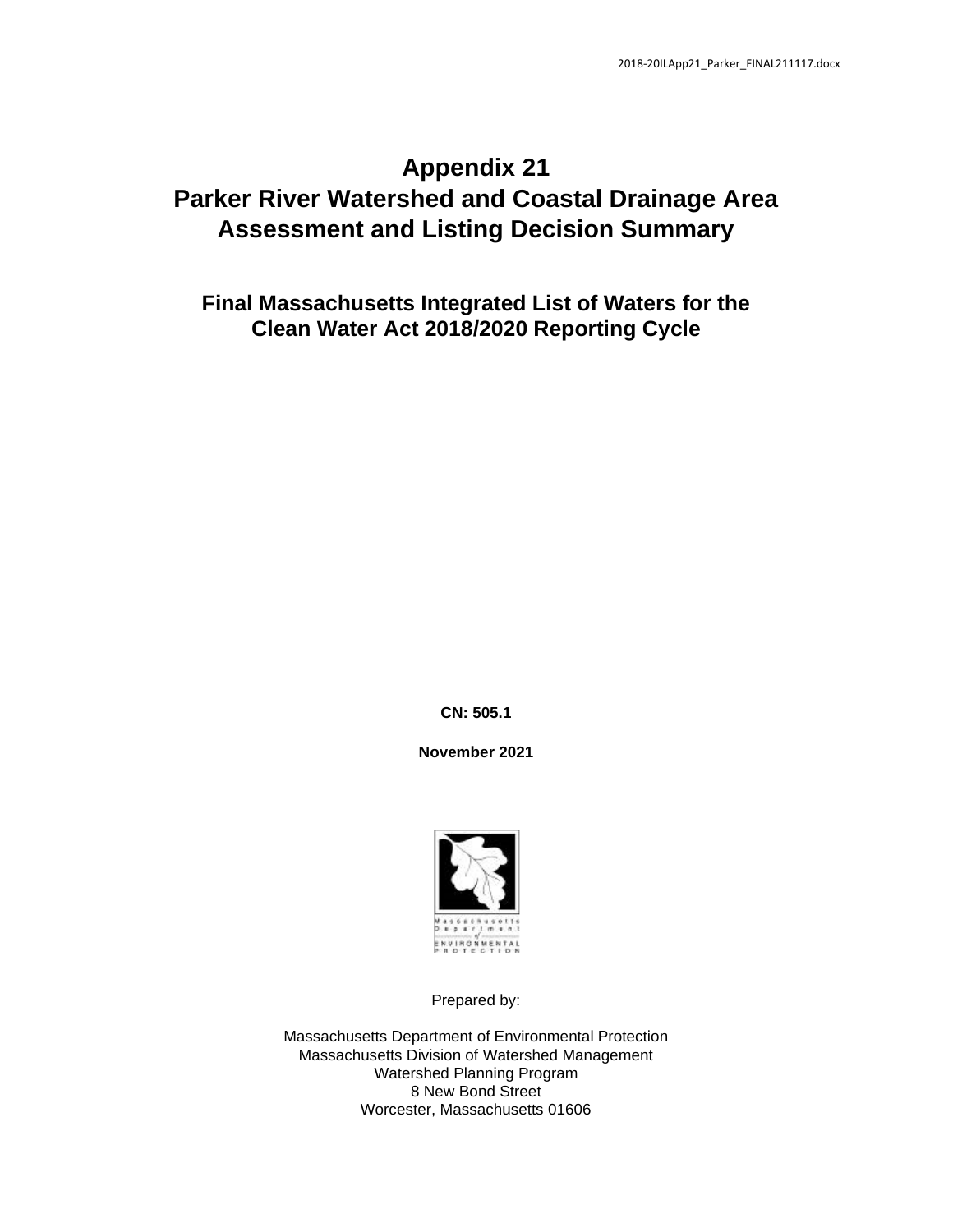## **Table of Contents**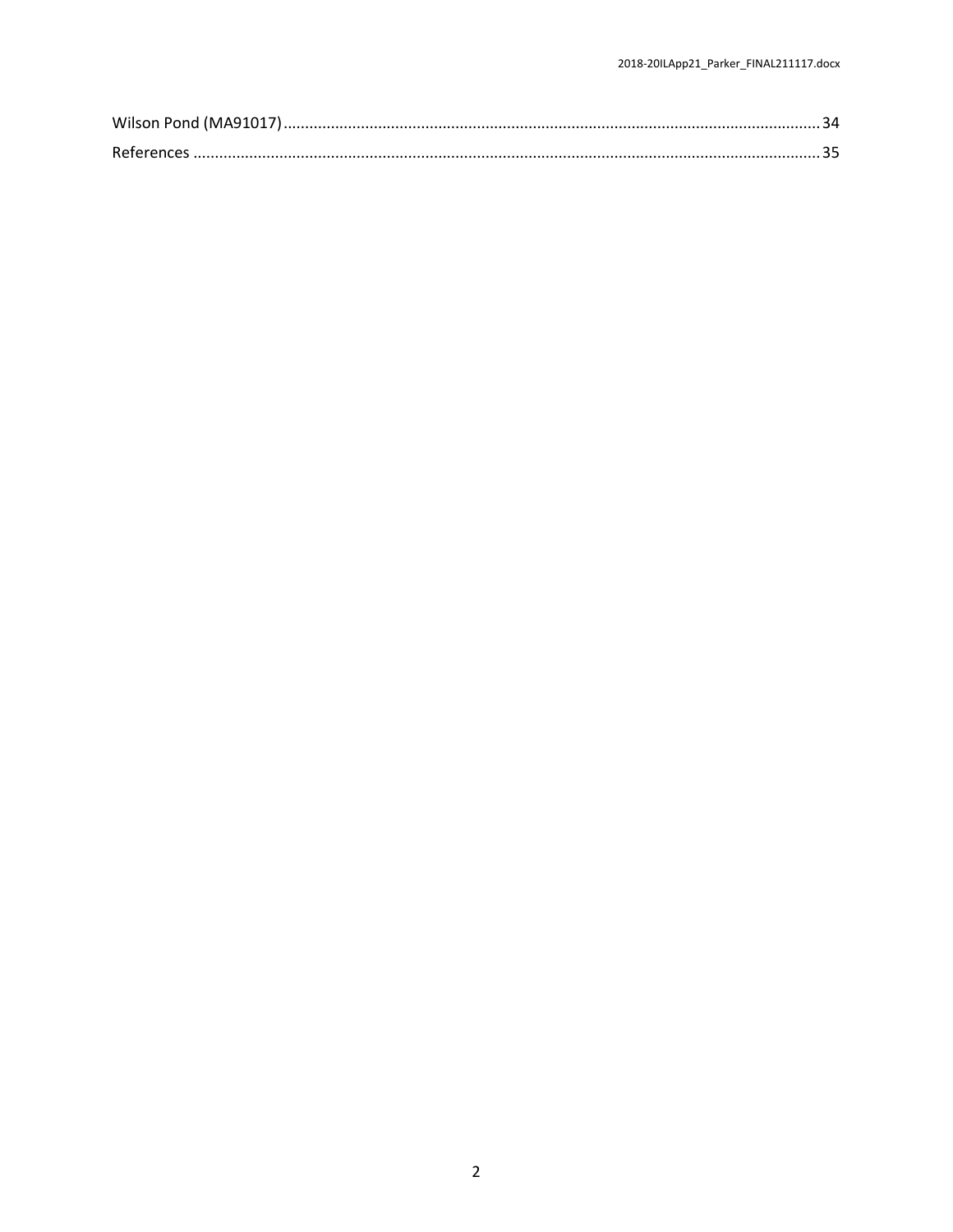|                      |         |                | 2018/20   |                                   |                       | Impairment     |
|----------------------|---------|----------------|-----------|-----------------------------------|-----------------------|----------------|
|                      |         | <b>2016 AU</b> | <b>AU</b> |                                   | <b>ATTAINS Action</b> | Change         |
| Waterbody            | AU ID   | Category       | Category  | Impairment                        | ID                    | <b>Summary</b> |
| <b>Baldpate Pond</b> | MA91001 | 5              | 5.        | (Curly-leaf Pondweed*)            |                       | Added          |
| <b>Baldpate Pond</b> | MA91001 | 5              | 5         | (Fanwort*)                        |                       | Added          |
| <b>Baldpate Pond</b> | MA91001 | 5              | 5         | (Non-Native Aquatic Plants*)      |                       | Removed        |
| <b>Bull Brook</b>    | MA91002 | 3              | 4c        | (Fish Passage Barrier*)           |                       | Added          |
| Reservoir            |         |                |           |                                   |                       |                |
| Egypt River          | MA91-13 | 3              | 4c        | (Fish Passage Barrier*)           |                       | Added          |
| Mill River           | MA91-08 | 5              | 5         | <b>Benthic Macroinvertebrates</b> |                       | Removed        |
| Mill River           | MA91-08 | 5              | 5         | (Fish Passage Barrier*)           |                       | Added          |
| Mill River           | MA91-08 | 5              | 5         | (Non-Native Aquatic Plants*)      |                       | Removed        |
| Mill River           | MA91-08 | 5              | 5         | (Water Chestnut*)                 |                       | Added          |
| Parker River         | MA91-01 | 4c             | 4c        | (Fish Passage Barrier*)           |                       | Added          |
| Penn Brook           | MA91-16 | $\overline{2}$ | 5         | <b>Benthic Macroinvertebrates</b> |                       | Added          |
| Penn Brook           | MA91-16 | $\overline{2}$ | 5         | Dissolved Oxygen                  |                       | Added          |
| Pentucket Pond       | MA91010 | 5              | 5         | (Fanwort*)                        |                       | Added          |
| Pentucket Pond       | MA91010 | 5              | 5         | (Non-Native Aquatic Plants*)      |                       | Removed        |
| <b>State Street</b>  | MA91014 | 4c             | 4c        | (Fanwort*)                        |                       | Added          |
| Pond                 |         |                |           |                                   |                       |                |
| <b>State Street</b>  | MA91014 | 4c             | 4c        | (Non-Native Aquatic Plants*)      |                       | Removed        |
| Pond                 |         |                |           |                                   |                       |                |

# <span id="page-3-0"></span>2018/20 Cycle Impairment Changes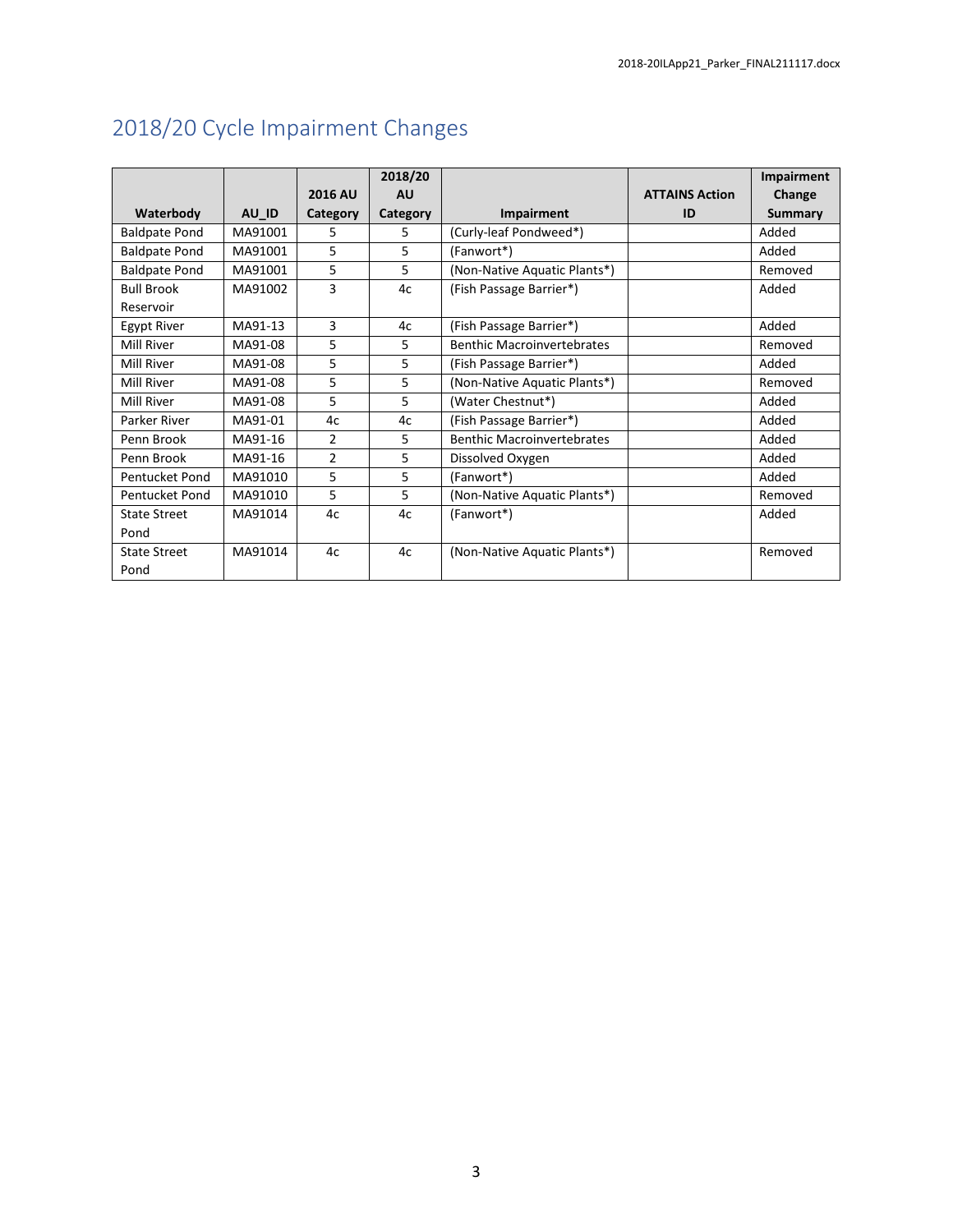## <span id="page-4-0"></span>Baldpate Pond (MA91001)

| Location:                        | Boxford.               |
|----------------------------------|------------------------|
| AU Type:                         | <b>FRESHWATER LAKE</b> |
| <b>AU Size:</b>                  | 60 ACRES               |
| <b>Classification/Qualifier:</b> |                        |

| <b>2016 AU</b><br>Category | 2018/20<br><b>AU</b><br>Category | Impairment                   | <b>ATTAINS Action ID</b> | Impairment<br>Change<br><b>Summary</b> |
|----------------------------|----------------------------------|------------------------------|--------------------------|----------------------------------------|
|                            |                                  | (Curly-leaf Pondweed*)       |                          | Added                                  |
|                            |                                  | (Fanwort*)                   |                          | Added                                  |
|                            |                                  | (Non-Native Aquatic Plants*) |                          | Removed                                |

### **Fish, other Aquatic Life and Wildlife Use: Not Supporting (Alert)**

DWM personnel performed a water quality survey of Baldpate Pond in August 2005 (W0608). Data at satisfactory ranges were temperature (5.3-27.9°C), pH (6.4 - 7.6 SU), depth-integrated Chlorophyll a (10.4 mg/m3) and surface dissolved oxygen (DO)(5.4-13.1 mg/L). DO depth-profile samples indicated that DO is lower than 5.0 mg/L below 5.7 meters (m) (minimum of <0.2 mg/L), consistent with conditions reported in the 2004- 2008 Assessment Report. Oxygen supersaturation of 146% and 128% at depth (3.6 m and 4.4 m, respectively) was measured. Total phosphorus near bottom was 0.16 mg/L; likely attributed to the anoxic conditions at 9- 12m. Also, as was documented in the 2004-2005 Assessment Report, DCR Lakes & Ponds staff reported infestations of the non-native aquatic macrophytes, *Cabomba caroliniana* and *Potamogeton crispus* in 2004. The prior non-native aquatic plants impairment is being delisted and replaced with the clarifying Fanwort and Curly-leaf Pondweed codes.

Overall, Baldpate Pond continues to be assessed as not supporting the Aquatic Life Use because of DO measurements below Class B DO criteria of 5.0 mg/L and the presence of two non-native aquatic macrophytes *Cabomba caroliniana* and *Potamogeton crispus*. A new alert is being identified due to some evidence of nutrient enrichment (supersaturation between 3.6 and 4.4 m in depth and slight phosphorus release from anoxic sediments).

| <b>2018/20 Delisted</b><br><b>Impairment</b> | <b>Delisting Reason</b>           | <b>Delisting Comment</b>                                                                                                                                                                |
|----------------------------------------------|-----------------------------------|-----------------------------------------------------------------------------------------------------------------------------------------------------------------------------------------|
| Non-Native Aquatic<br>Plants                 | Clarification of listing<br>cause | Impairment changed from the generic "Non-Native"<br>Aquatic Plants" to the specific macrophytes "Curly-leaf<br>Pondweed" (Potamogeton crispus), and "Fanwort"<br>(Cabomba caroliniana). |

## <span id="page-4-1"></span>Supporting Information for Delisted Impairments

## Non-Native Aquatic Plants

(MassDCR 2008) In 2004, DCR Lakes & Ponds staff reported infestations of the non-native aquatic macrophytes, *Cabomba caroliniana* and *Potamogeton crispus*, in Baldpate Pond. The impairment was changed from the generic "Non-Native Aquatic Plants" to the specific macrophytes "Curly-leaf Pondweed" (Potamogeton crispus), and "Fanwort" (Cabomba caroliniana).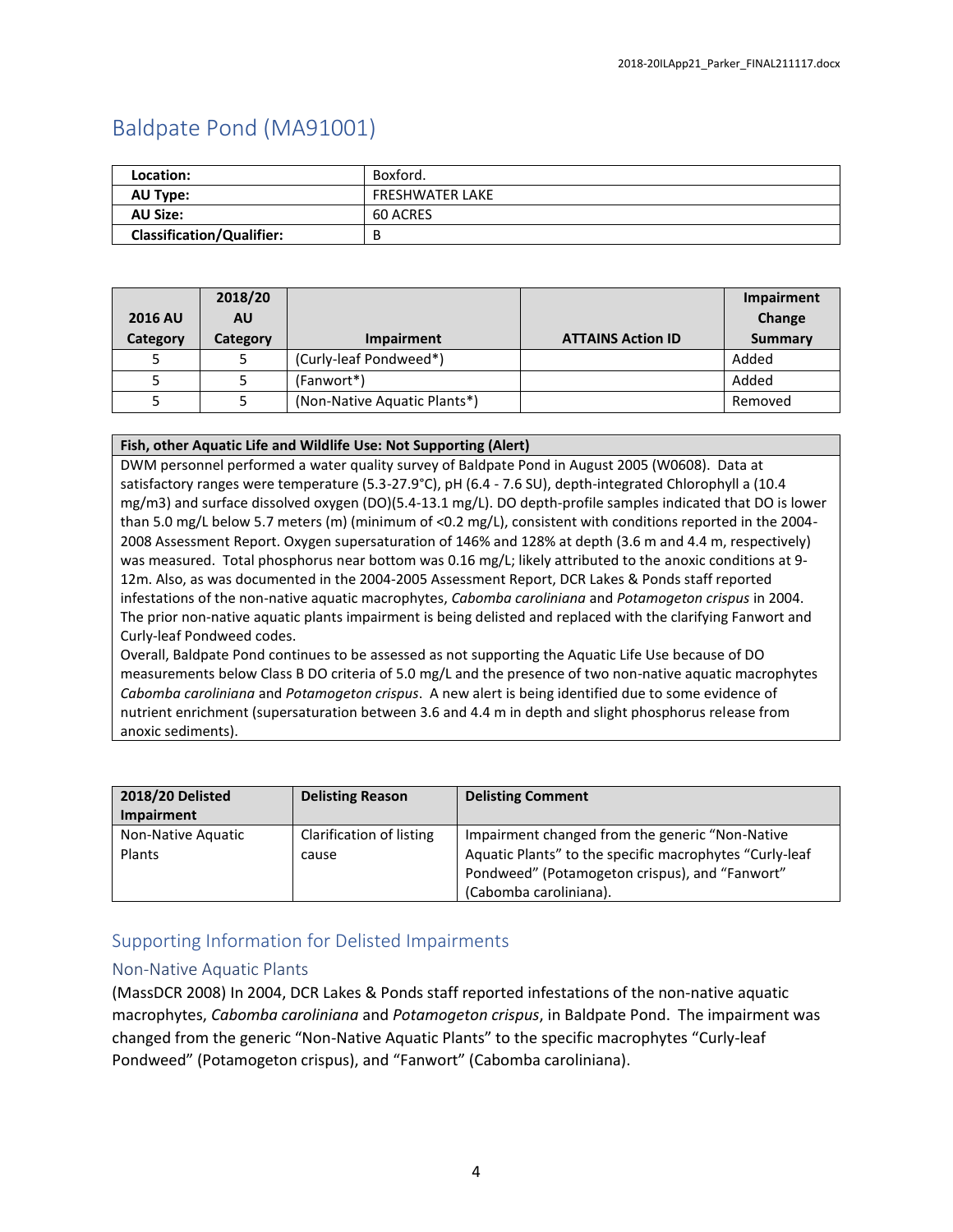## <span id="page-5-0"></span>Bull Brook (MA91-04)

| Location:                        | Headwaters south of Linebrook Road, Ipswich to mouth at inlet Bull |
|----------------------------------|--------------------------------------------------------------------|
|                                  | Brook Reservoir, Ipswich.                                          |
| AU Type:                         | <b>RIVER</b>                                                       |
| <b>AU Size:</b>                  | 1.4 MILES                                                          |
| <b>Classification/Qualifier:</b> | A: PWS. ORW                                                        |

#### Bull Brook - MA91-04

Watershed Area: 2.18 square miles





### **Fish, other Aquatic Life and Wildlife Use: Fully Supporting**

The low-gradient assessment unit, Bull Brook (MA91-04), was sampled by DFG biologists for fish twice in August, 2005 upstream of Line Brook Road in Ipswich (SampleIDs 1198 and 1199) and once in July, 2002 downstream from Line Brook Road in Ipswich (SampleID 735) using the backpack shocking method. According to MassGIS, samples 1198 and 1199 are approximately 350 feet upstream of 735. At all locations, the predominant species were moderately pollution tolerant macrohabitat generalists, and the 2002 downstream sample also included one intolerant species (the banded sunfish).

The Aquatic Life Use of Bull Brook is assessed as Fully Supporting based on the fish community sample data documenting the presence of one intolerant and two moderately tolerant macrohabitat generalist species in this low gradient stream.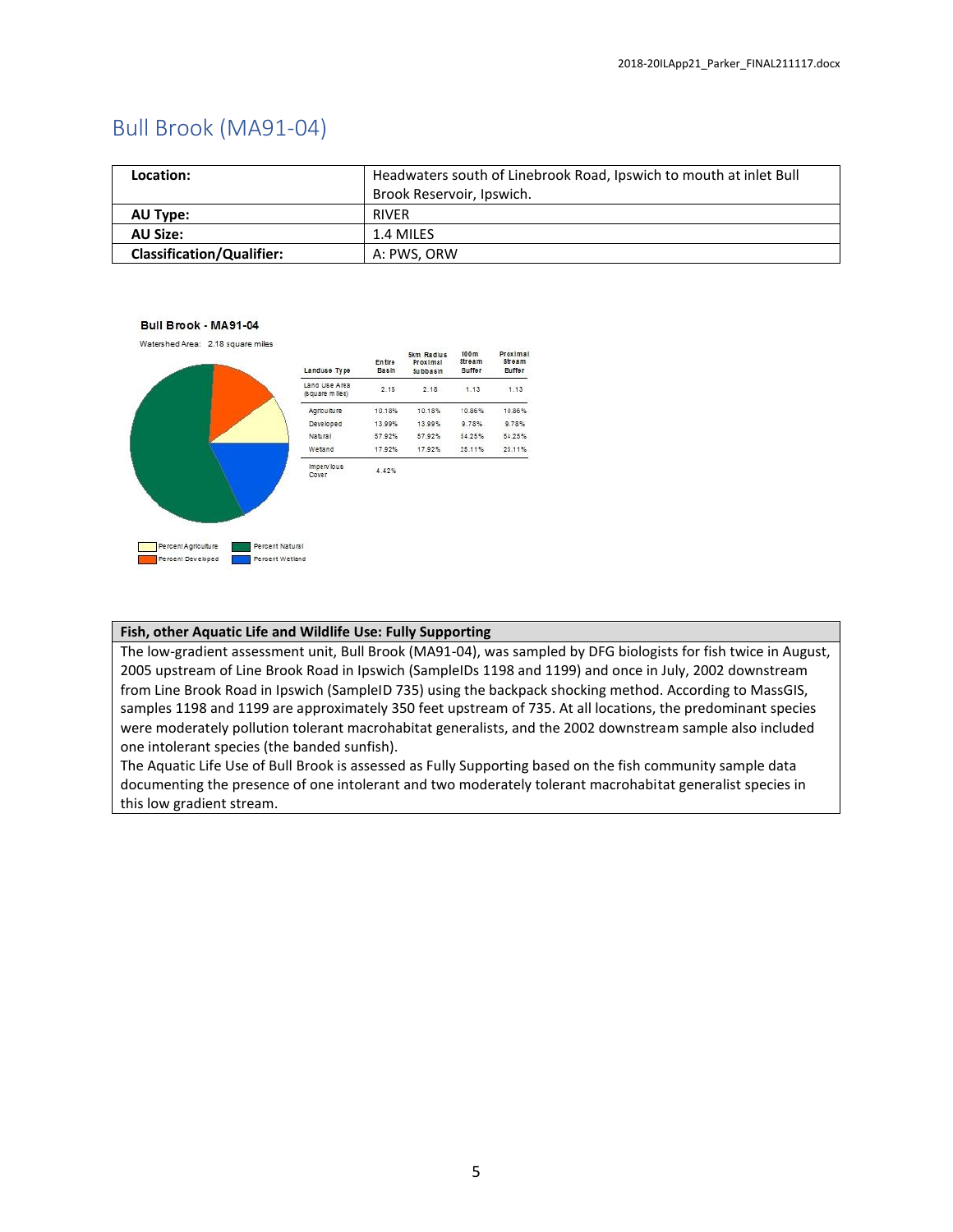## <span id="page-6-0"></span>Bull Brook Reservoir (MA91002)

| Location:                        | lpswich.               |
|----------------------------------|------------------------|
| AU Type:                         | <b>FRESHWATER LAKE</b> |
| <b>AU Size:</b>                  | 7 ACRES                |
| <b>Classification/Qualifier:</b> | A: PWS, ORW            |

|                | 2018/20  |                         |                          | Impairment |
|----------------|----------|-------------------------|--------------------------|------------|
| <b>2016 AU</b> | AU       |                         |                          | Change     |
| Category       | Category | Impairment              | <b>ATTAINS Action ID</b> | Summary    |
|                | 4c       | (Fish Passage Barrier*) |                          | Added      |

### **Fish, other Aquatic Life and Wildlife Use: Not Supporting**

DMF biologists indicate that the Bull Brook Reservoir Dam used by the Municipal Light Plant in Ipswich (the "dam"), located at the outlet of Bull Brook Reservoir (AU MA91002), poses an impediment to fish passage and is in need of channel improvements. The target species to support is river herring, with the second species as rainbow smelt. The biologists gave the dam a Fish Passage score of 8 out of 10, meaning passage is almost completely restricted, and an Existing Population score of 2.

The Aquatic Life Use for Bull Brook Reservoir is assessed as Not Supporting because of the fish passage barrier which restricts passage for river herring and rainbow smelt.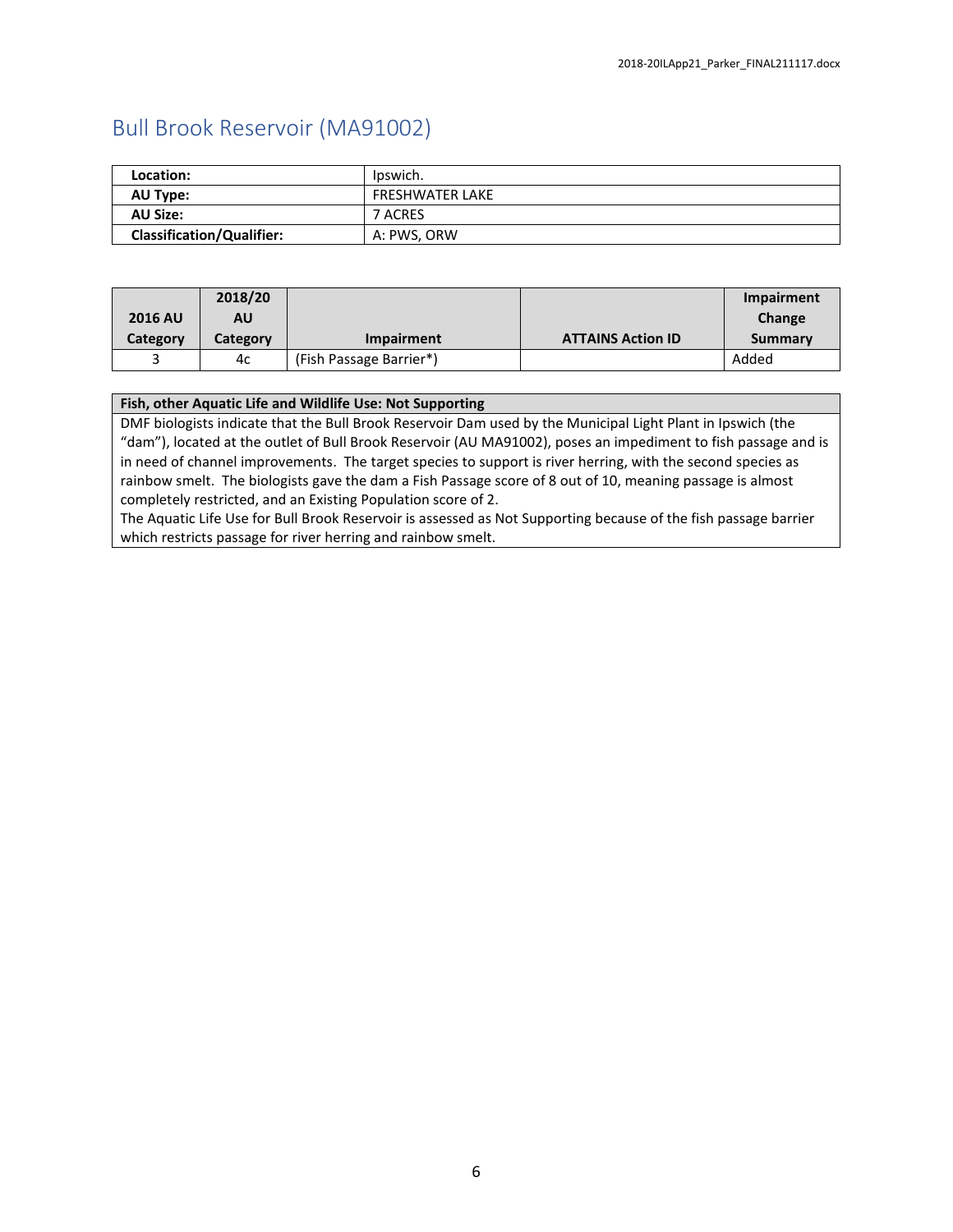# <span id="page-7-0"></span>Central Street Pond (MA91003)

| Location:                        | Rowley.                          |
|----------------------------------|----------------------------------|
| AU Type:                         | <b>FRESHWATER LAKE</b>           |
| AU Size:                         | 3 ACRES                          |
| <b>Classification/Qualifier:</b> | B: ORW (tributary to SA SFO ORW) |

## **Fish, other Aquatic Life and Wildlife Use: Not Assessed**

No data are available to assess Aquatic Life Use for Central Street Pond (MA91003) so it is Not Assessed.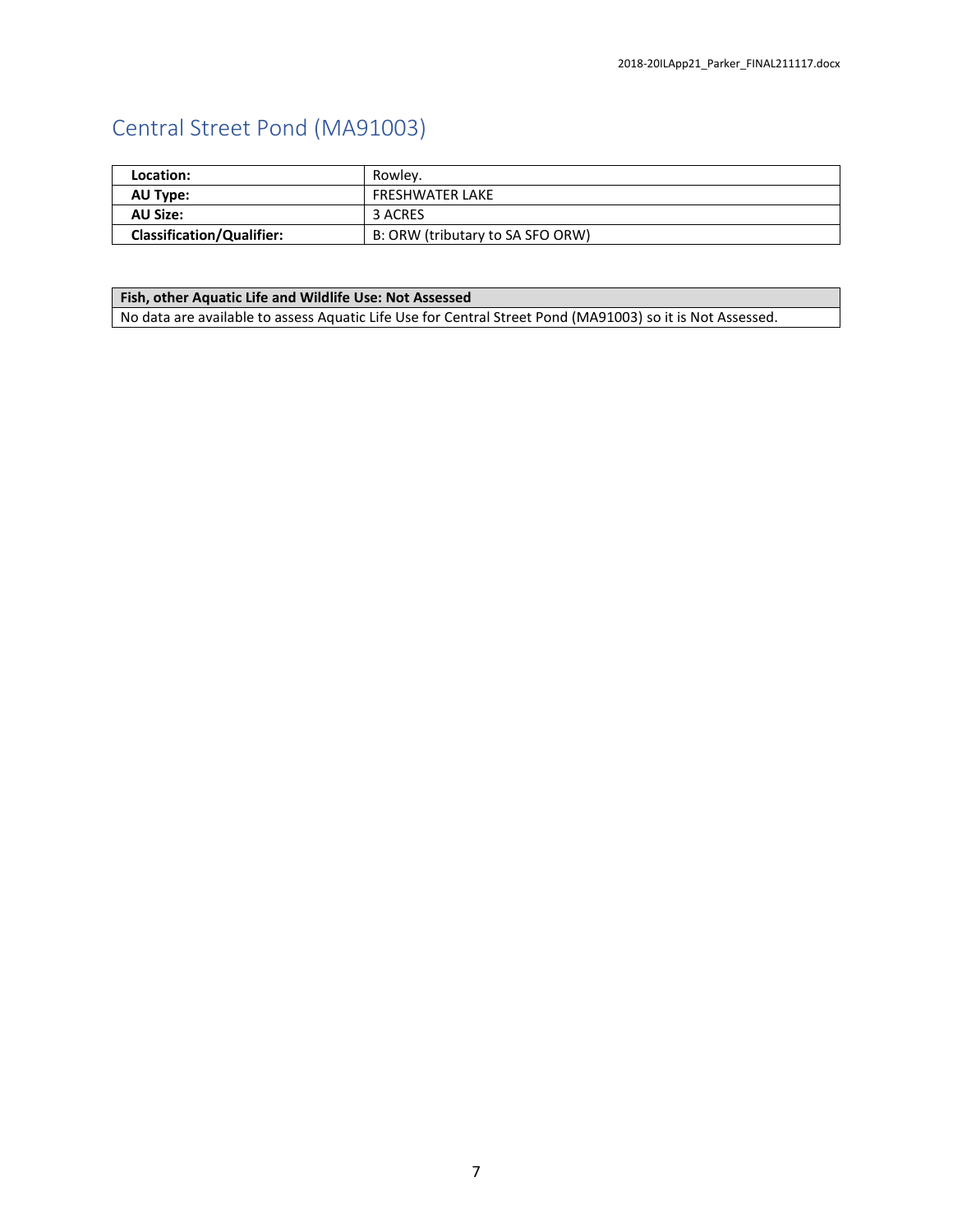# <span id="page-8-0"></span>Crane Pond (MA91004)

| Location:                        | Groveland.                                              |
|----------------------------------|---------------------------------------------------------|
| AU Type:                         | FRESHWATER LAKE                                         |
| AU Size:                         | 22 ACRES                                                |
| <b>Classification/Qualifier:</b> | B: WWF, HQW (impoundment on river designated B/WWF/HQW) |

### **Fish, other Aquatic Life and Wildlife Use: Not Assessed**

No data are available to assess the Aquatic Life Use for Crane Pond (MA91004) so it is Not Assessed.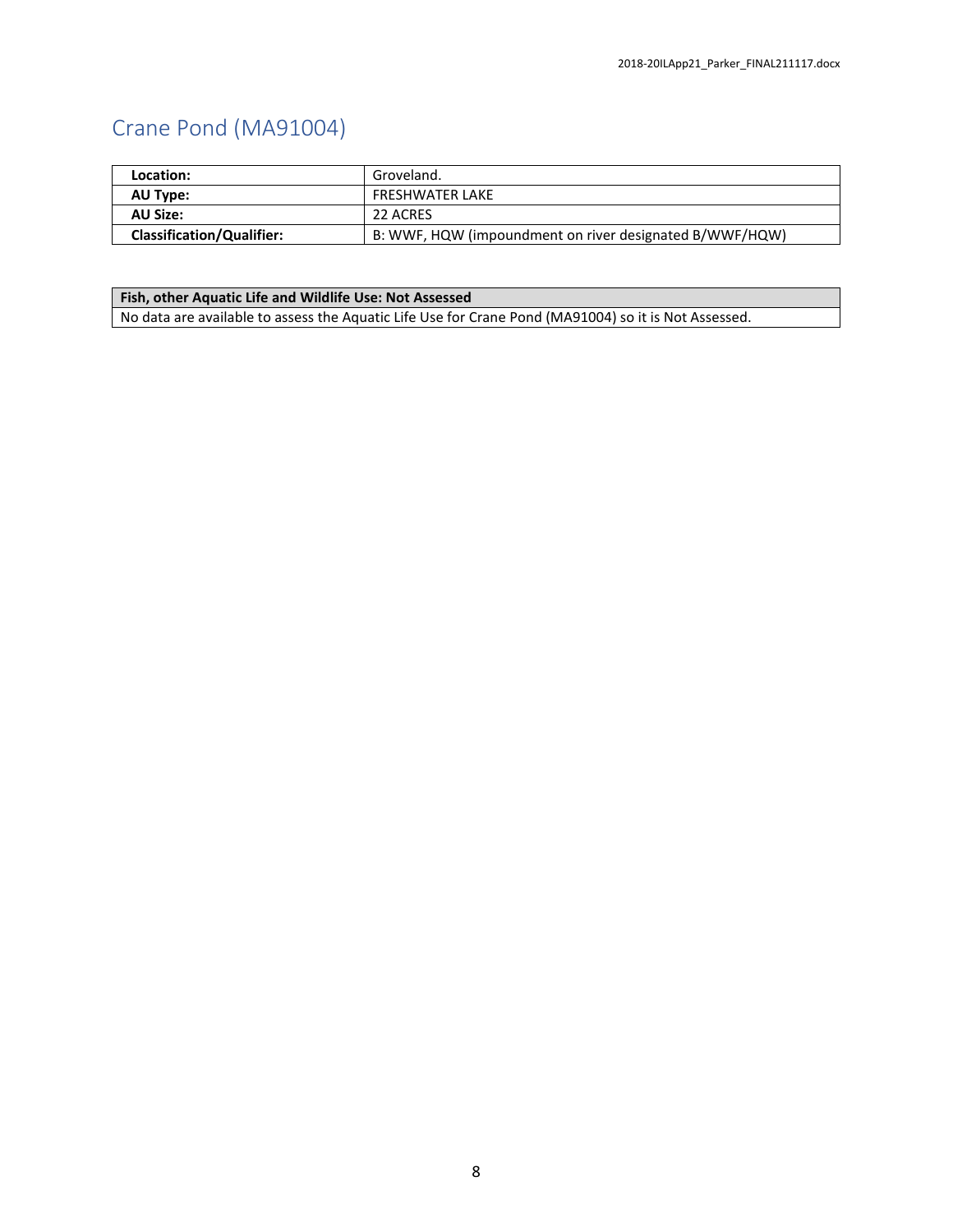# <span id="page-9-0"></span>Dow Brook Reservoir (MA91005)

| Location:                        | lpswich.        |
|----------------------------------|-----------------|
| AU Type:                         | FRESHWATER LAKE |
| <b>AU Size:</b>                  | 16 ACRES        |
| <b>Classification/Qualifier:</b> | A: PWS, ORW     |

### **Fish, other Aquatic Life and Wildlife Use: Not Assessed**

No data are available to assess the Aquatic Life Use for Dow Brook Reservoir (MA91005) so it is Not Assessed.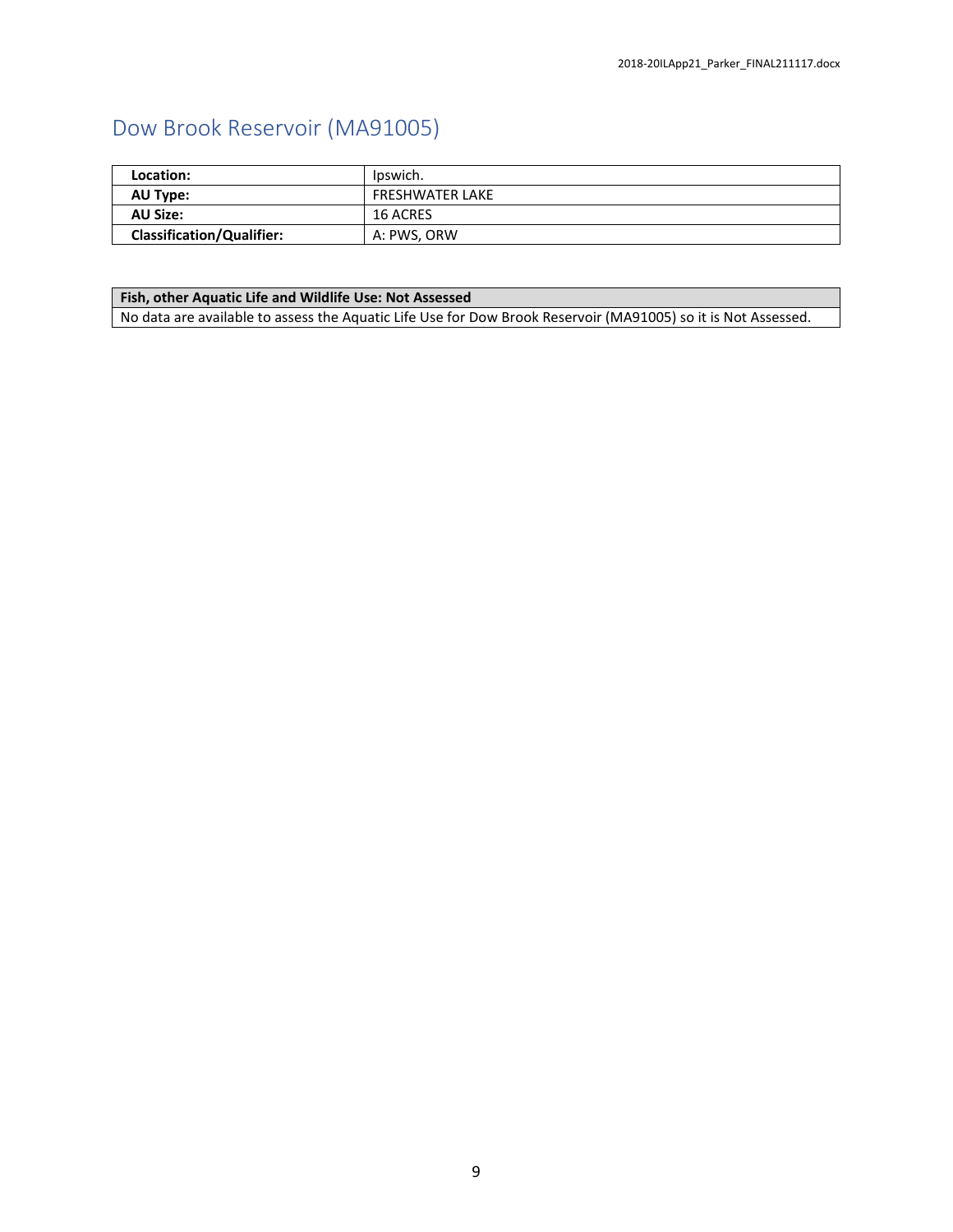## <span id="page-10-0"></span>Eagle Hill River (MA91-06)

| Location:                        | Headwaters north of Town Hill, east of Town Farm Road, Ipswich to the |  |  |
|----------------------------------|-----------------------------------------------------------------------|--|--|
|                                  | mouth at Plum Island Sound, Ipswich.                                  |  |  |
| AU Type:                         | <b>ESTUARY</b>                                                        |  |  |
| <b>AU Size:</b>                  | 0.35 SQUARE MILES                                                     |  |  |
| <b>Classification/Qualifier:</b> | SA: ORW                                                               |  |  |

### **Fish, other Aquatic Life and Wildlife Use: Insufficient Information (Alert)**

As part of a larger study in the Parker River National Wildlife Refuge (Parker NWF) staff of the federal Fish and Wildlife Service (USFWS) conducted some limited mercury in sediment and wildlife sampling in this Eagle Hill River AU (MA91-06) in 2010 and 2011. The levels of mercury in sediment in the 2011 samples were 169 and 217 ug/g, which exceed the Canadian PEL by 241 to 310 times. These exploratory surveys were conducted without a QAPP.

There is Insufficient Information to assess the Aquatic Life Use for this Eagle Hill River AU (MA91-06). An alert is being identified due to high levels of mercury in two sediment samples.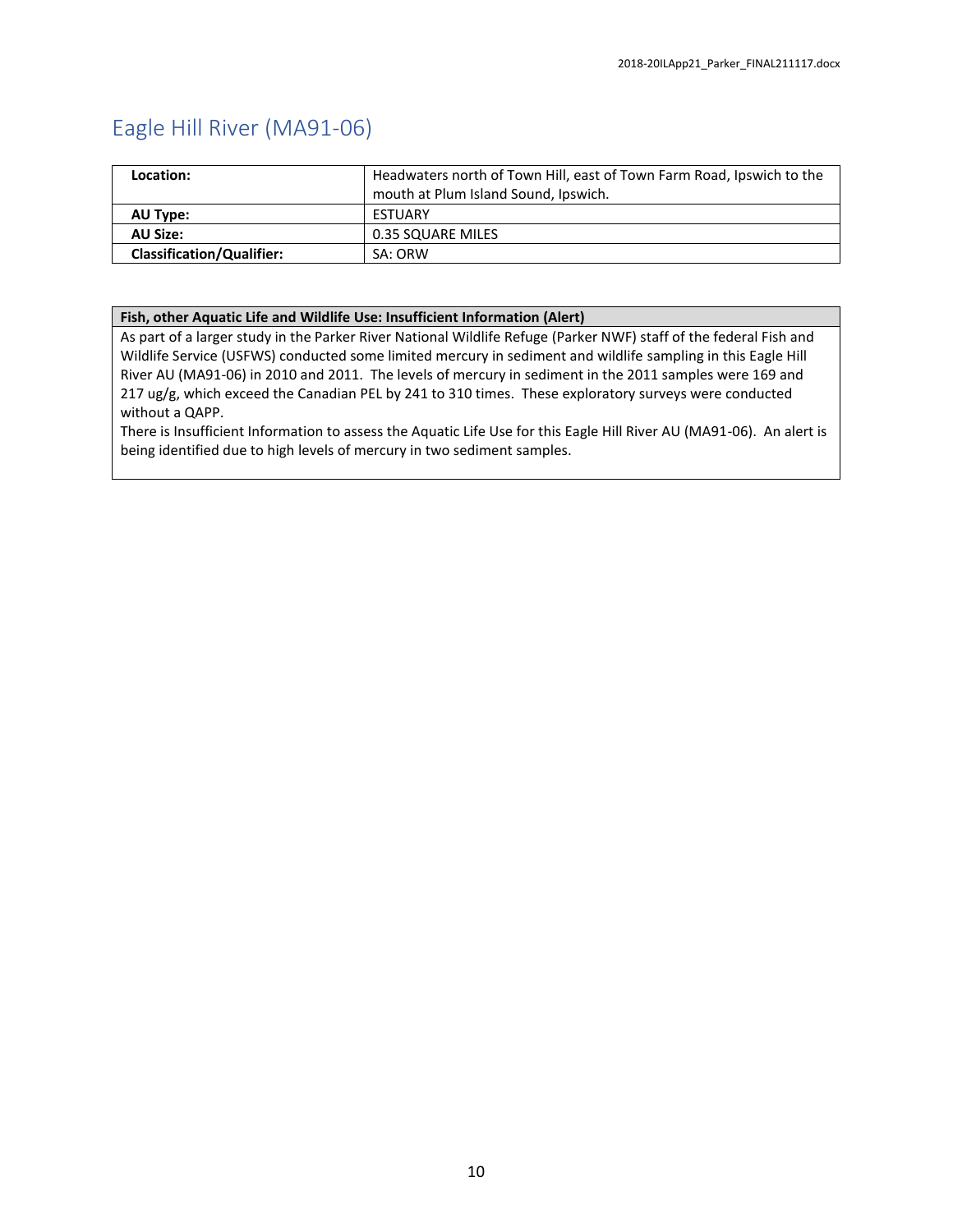## <span id="page-11-0"></span>Egypt River (MA91-13)

| Location:                        | Outlet Bull Brook Reservoir, Ipswich to tidally influenced area<br>approximately 600 feet downstream from High Street (Route 1A),<br>Ipswich. |
|----------------------------------|-----------------------------------------------------------------------------------------------------------------------------------------------|
| AU Type:                         | <b>RIVER</b>                                                                                                                                  |
| <b>AU Size:</b>                  | 0.3 MILES                                                                                                                                     |
| <b>Classification/Qualifier:</b> | B: ORW                                                                                                                                        |

 $100m$ 

Proximal

#### Egypt River - MA 91-13

Watershed Area: 3.62 square miles

|                     | Landuse Ty                                     |
|---------------------|------------------------------------------------|
|                     | Land Use A<br>(square mile                     |
|                     | Agriculture<br>Developed<br>Natural<br>Wetland |
|                     | impervious<br>Cover                            |
| Percent Agriculture | Percent Natural                                |

| Landuse Type                     | Entire<br>Basin | Proximal<br><b>Subbasin</b> | stream<br>Buffer | stream<br>Buffer |
|----------------------------------|-----------------|-----------------------------|------------------|------------------|
| Land Use Area<br>(square milles) | 3.62            | 3.62                        | 1.93             | 1.93             |
| Agriculture                      | 6.63%           | 6.63%                       | 7.18%            | 7.18%            |
| Developed                        | 17.35%          | 17.35%                      | 14.68%           | 14.68%           |
| Natural                          | 6194%           | 61.94%                      | 58.02%           | 58.02%           |
| Wetland                          | 14.09%          | 14.09%                      | 20.12%           | 20.12%           |
| impervious<br>Coupe              | 5.17%           |                             |                  |                  |

Skm Radius

|                | 2018/20  |                         |                          | Impairment |
|----------------|----------|-------------------------|--------------------------|------------|
| <b>2016 AU</b> | AU       |                         |                          | Change     |
| Category       | Category | Impairment              | <b>ATTAINS Action ID</b> | Summary    |
|                | 4c       | (Fish Passage Barrier*) |                          | Added      |

#### **Fish, other Aquatic Life and Wildlife Use: Not Supporting**

DMF biologists indicate that the Bull Brook Reservoir Dam, located at the outlet of Bull Brook Reservoir and the beginning of this Egypt River AU (MA91-13), poses an impediment to fish passage and is in need of improvements. Further downstream in the middle of this AU DFG biologists conducted backpack electrofishing in the Egypt River in August 2005 downstream of Route 1A/133 in Ipswich (SampleID 1186). The sample was dominated by moderately pollution-tolerant macrohabitat generalist species.

While the fish community in this low gradient stream was indicative of generally good conditions (sample dominated by moderately tolerant macrohabitat generalist species, the Aquatic Life Use for this Egypt River AU (MA91-13) is assessed as Not Supporting based on the fish passage barrier (Bull Brook Reservoir Dam) that restricts passage of diadromous fish (target species river herring and rainbow smelt).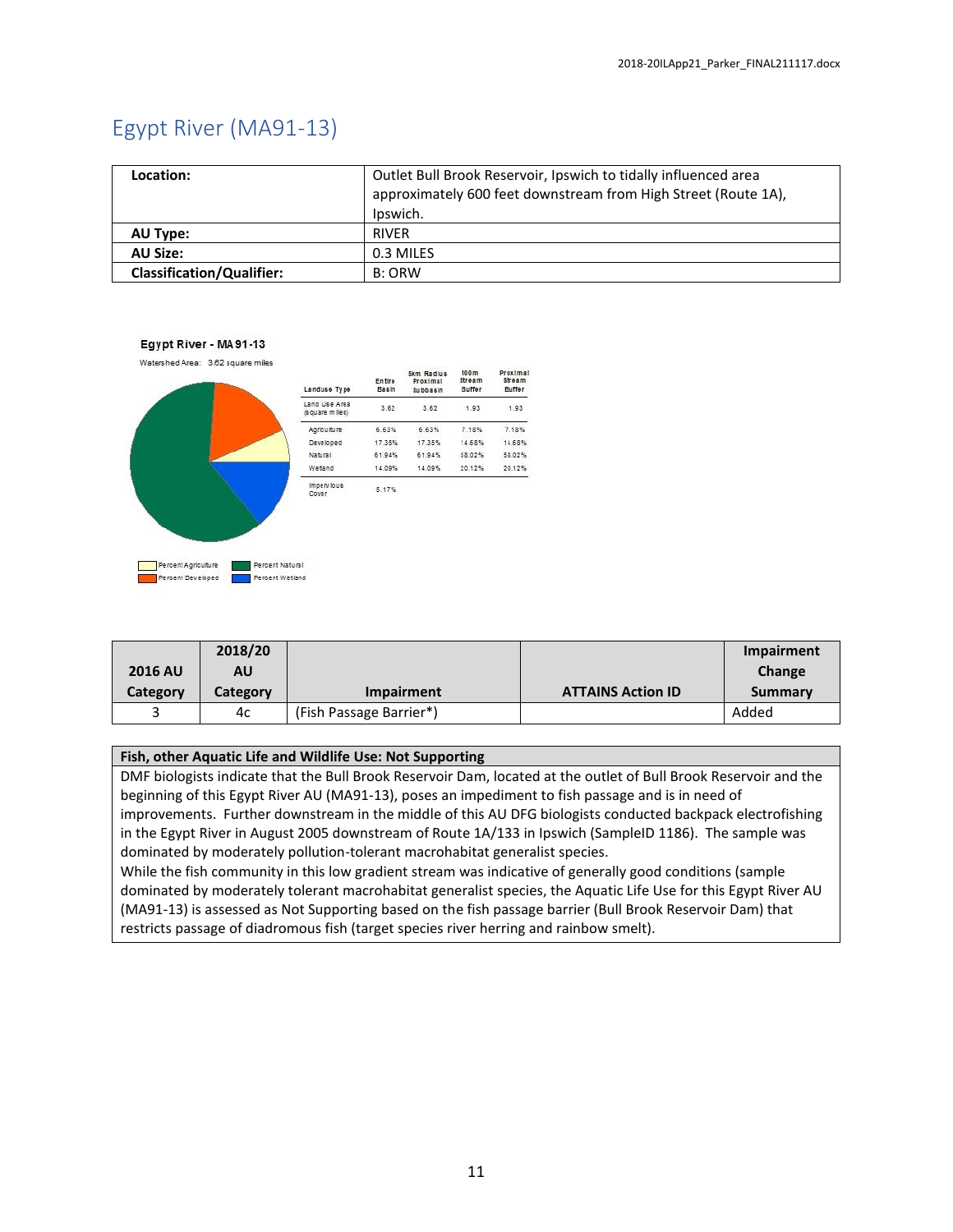# <span id="page-12-0"></span>Egypt River (MA91-14)

| Location:                        | From tidally influenced area approximately 600 feet downstream from<br>High Street (Route 1A), Ipswich to mouth at confluence with Rowley |
|----------------------------------|-------------------------------------------------------------------------------------------------------------------------------------------|
|                                  | River, Rowley/Ipswich.                                                                                                                    |
| AU Type:                         | <b>ESTUARY</b>                                                                                                                            |
| <b>AU Size:</b>                  | 0.04 SQUARE MILES                                                                                                                         |
| <b>Classification/Qualifier:</b> | SA: ORW                                                                                                                                   |

## **Fish, other Aquatic Life and Wildlife Use: Not Assessed**

No data are available to assess the Aquatic Life Use for this Egypt River AU (MA91-14) so it is Not Assessed.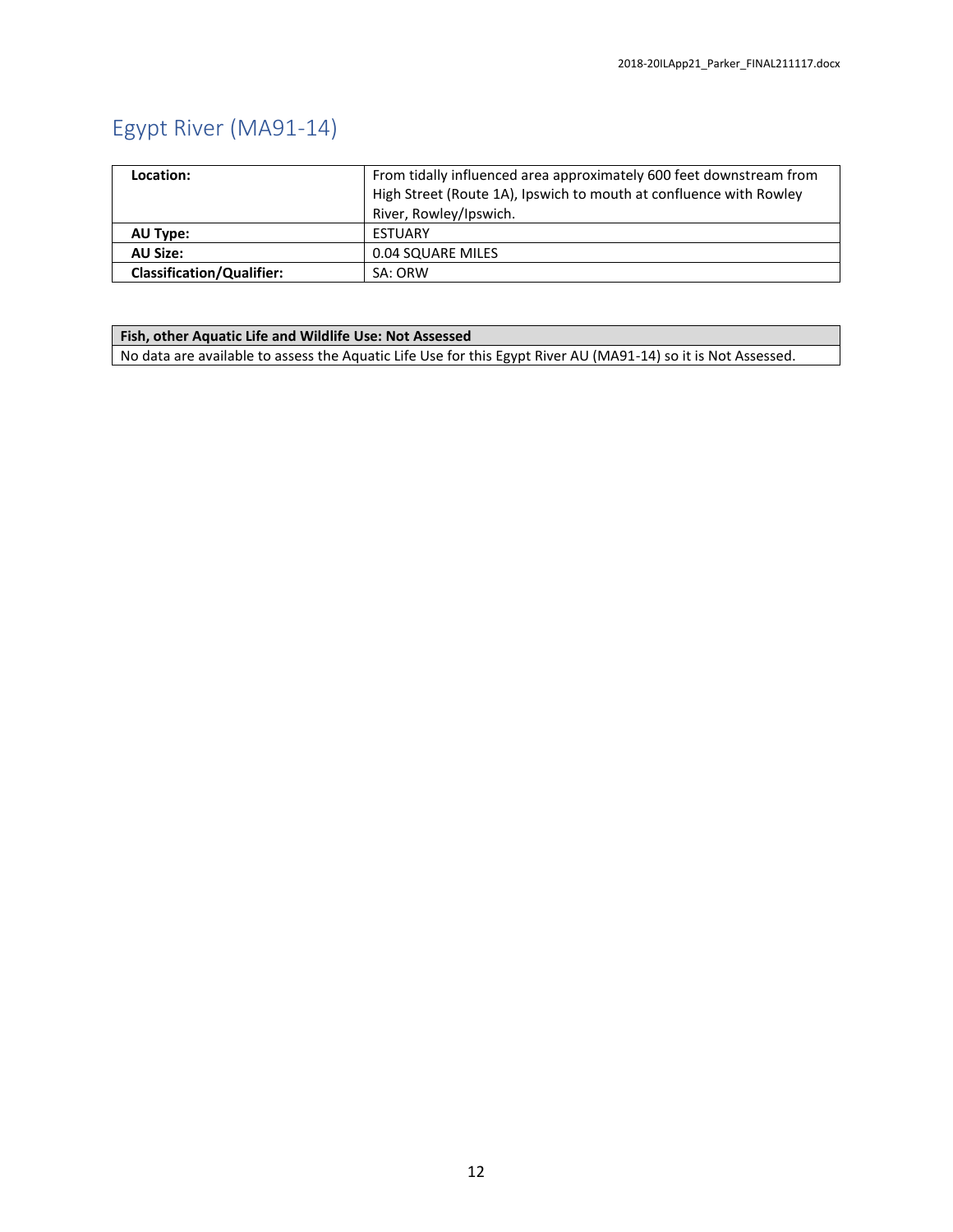## <span id="page-13-0"></span>Jackman Brook (MA91-07)

| Location:                        | Perennial portion northeast of intersection of Jewett and Tenney<br>streets, Georgetown to mouth at confluence with Wheeler Brook, |
|----------------------------------|------------------------------------------------------------------------------------------------------------------------------------|
|                                  | Georgetown.                                                                                                                        |
| AU Type:                         | <b>RIVER</b>                                                                                                                       |
| <b>AU Size:</b>                  | 0.8 MILES                                                                                                                          |
| <b>Classification/Qualifier:</b> | В                                                                                                                                  |

Proximal<br>Stream<br>Buffer

1.05

2.38%

20.63%

59.07%

17.91%

#### Jackman Brook - MA91-07

Watershed Area: 2.34 square miles





Percent Natural

## **Fish, other Aquatic Life and Wildlife Use: Fully Supporting**

DFG biologists conducted backpack electrofishing in Jackman Brook in July 2005 upstream of Jackman Street in Georgetown (Sample ID 1239). The sample contained relatively few fish but was dominated by a moderately pollution-tolerant macrohabitat generalist species and also contained a few sea lamprey. The Aquatic Life Use of Jackman Brook is assessed as Fully Supporting based on the fish sample data.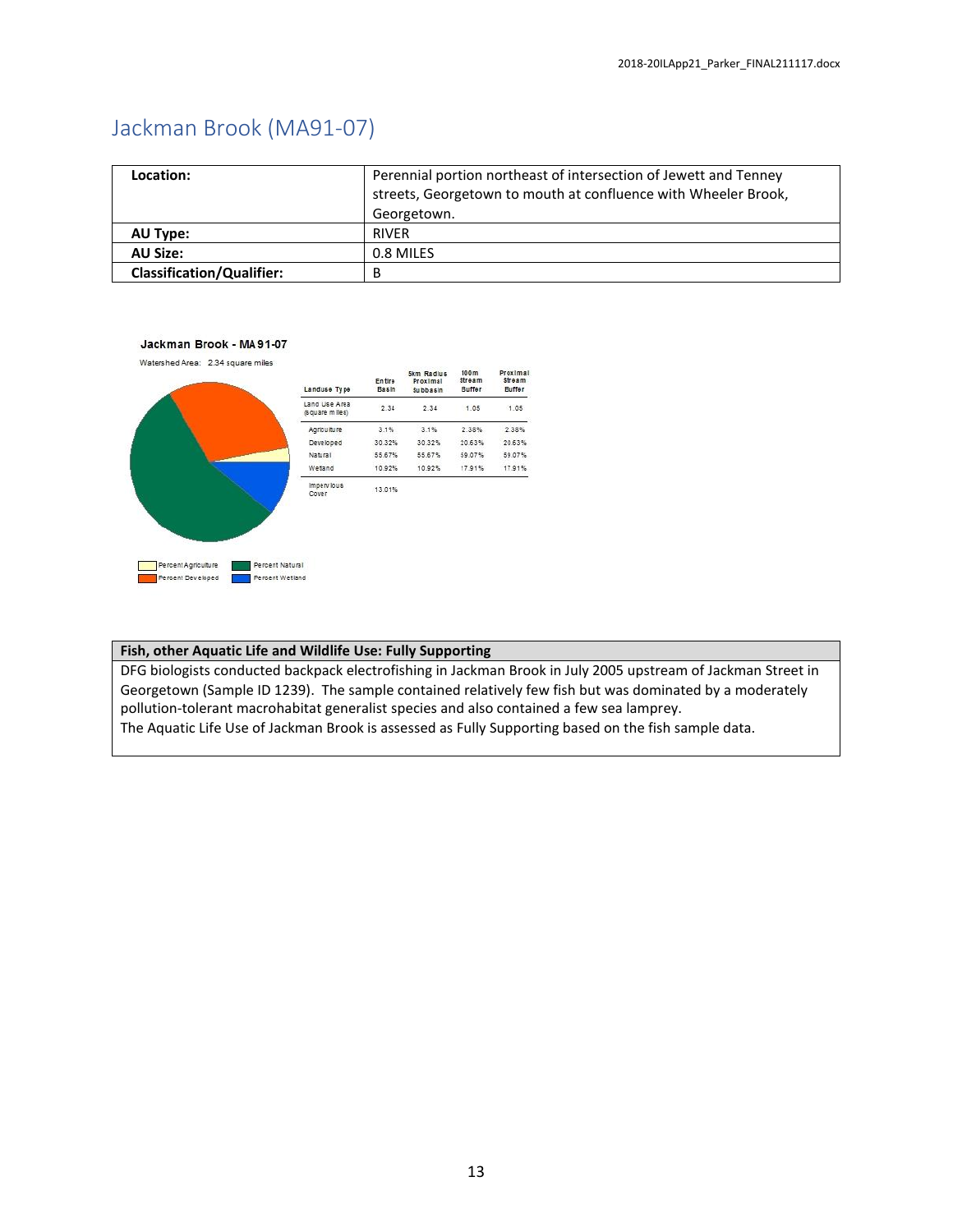# <span id="page-14-0"></span>Little Crane Pond (MA91007)

| Location:                        | West Newbury.   |
|----------------------------------|-----------------|
| AU Type:                         | FRESHWATER LAKE |
| <b>AU Size:</b>                  | 4 ACRES         |
| <b>Classification/Qualifier:</b> |                 |

### **Fish, other Aquatic Life and Wildlife Use: Not Assessed**

No data are available to assess the Aquatic Life Use for Little Crane Pond (MA91007) so it is Not Assessed.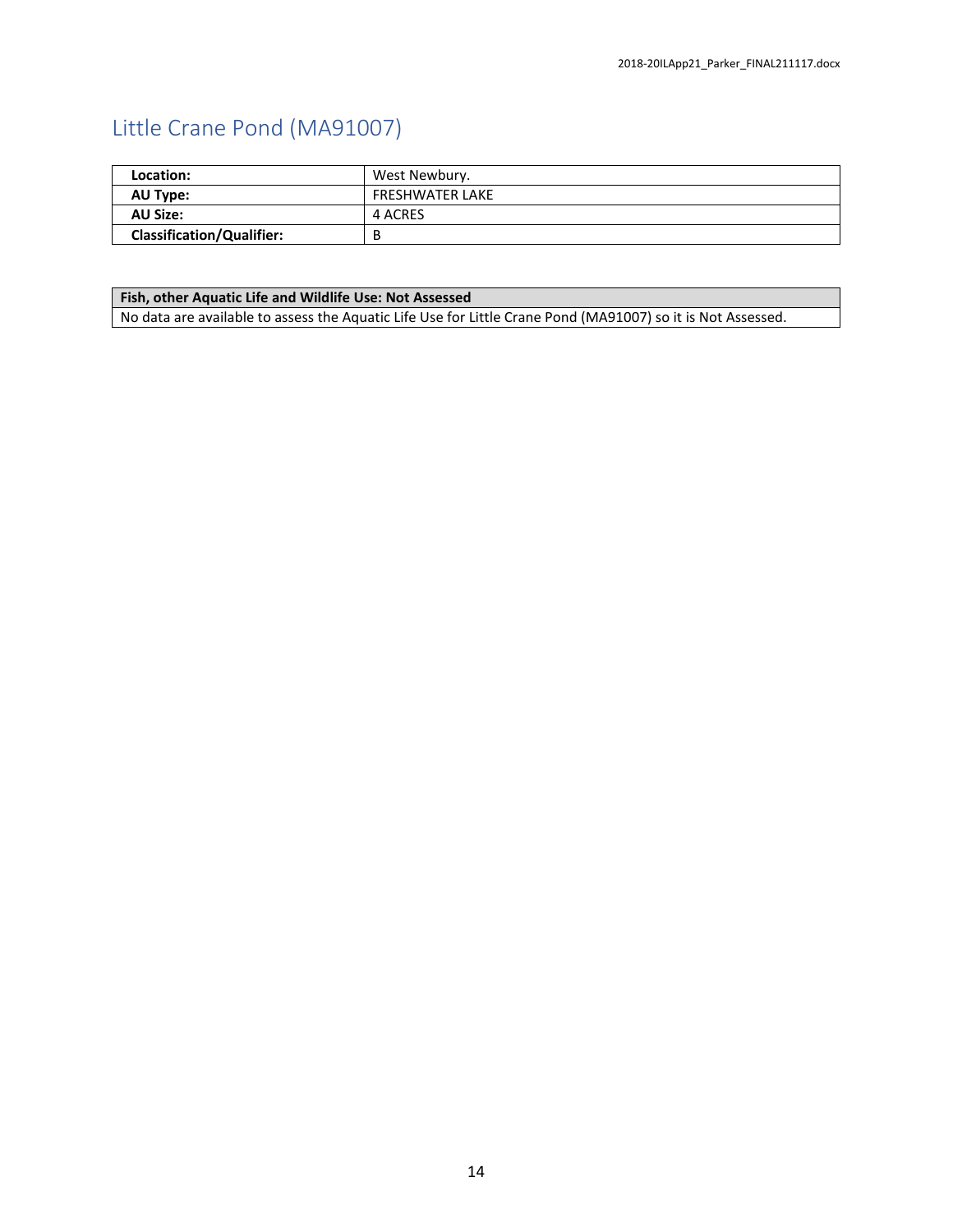## <span id="page-15-0"></span>Little River (MA91-11)

| Location:                        | Scotland Road/Parker Street, Newbury/Newburyport to mouth at<br>confluence with Parker River, Newbury. |
|----------------------------------|--------------------------------------------------------------------------------------------------------|
| AU Type:                         | <b>ESTUARY</b>                                                                                         |
| AU Size:                         | 0.09 SQUARE MILES                                                                                      |
| <b>Classification/Qualifier:</b> | SA: ORW, SFO (tributary to SA SFO ORW)                                                                 |

### **Fish, other Aquatic Life and Wildlife Use: Fully Supporting**

DFG biologists conducted backpack electrofishing in the Little River downstream of the Scotland Road in Newburyport in August 2006 (Sample ID 1598). The sample was dominated by moderately tolerant macrohabitat generalists. One intolerant macrohabitat generalist species was also collected. The Aquatic Life Use of the Little River is assessed as Fully Supporting based on the fish sample data which documented the presence of intolerant and moderately tolerant fish in this low gradient stream.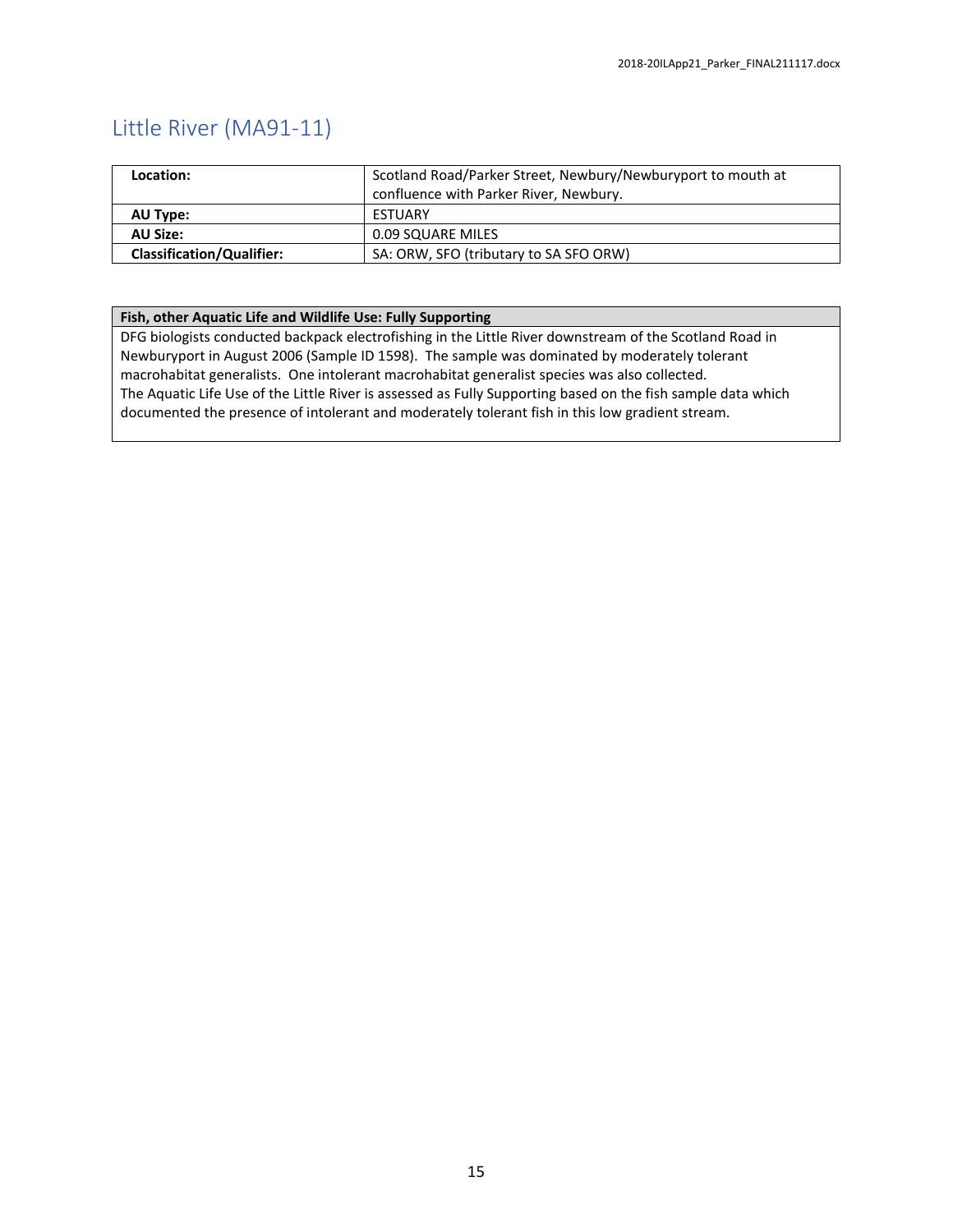## <span id="page-16-0"></span>Mill River (MA91-08)

| Location:                        | Headwaters - Outlet of small unnamed pond between Route 95 and<br>Rowley Road, Boxford to tidally influenced area approximately 1200 feet<br>upstream from Route 1, Rowley/Newbury (through former 2008<br>segment: Upper Mill Pond MA91015 and through former 2010 segment:<br>Lower Mill Pond MA91008). |
|----------------------------------|-----------------------------------------------------------------------------------------------------------------------------------------------------------------------------------------------------------------------------------------------------------------------------------------------------------|
| <b>AU Type:</b>                  | <b>RIVER</b>                                                                                                                                                                                                                                                                                              |
| <b>AU Size:</b>                  | 6.7 MILES                                                                                                                                                                                                                                                                                                 |
| <b>Classification/Qualifier:</b> | B: ORW, WWF                                                                                                                                                                                                                                                                                               |

#### Mill River - MA91-08

Percent Developed

Watershed Area: 12.57 square miles



Percent Wetland

| Landuse Type                     | Entire<br>Basin | .<br>Proximal<br><b>Subbasin</b> | <b>Stream</b><br>Buffer | <b>stream</b><br>Buffer |
|----------------------------------|-----------------|----------------------------------|-------------------------|-------------------------|
| Land Use Area<br>(square milles) | 12.55           | 6.58                             | 4.82                    | 2.54                    |
| Agriculture                      | 4.25%           | 6.41%                            | 4.78%                   | 7.31%                   |
| Developed                        | 20 41%          | 20.34%                           | 13.13%                  | 13.46%                  |
| Natural                          | 58.85%          | 57.83%                           | 53.8%                   | 51.8%                   |
| Wetland                          | 16.49%          | 15.42%                           | 28.29%                  | 27.42%                  |
| impervious<br>Cover              | 9.03%           |                                  |                         |                         |

**Skm Redlus 100m** 

Proximal

|                | 2018/20   |                                   |                          | Impairment     |
|----------------|-----------|-----------------------------------|--------------------------|----------------|
| <b>2016 AU</b> | <b>AU</b> |                                   |                          | Change         |
| Category       | Category  | <b>Impairment</b>                 | <b>ATTAINS Action ID</b> | <b>Summary</b> |
|                |           | <b>Benthic Macroinvertebrates</b> |                          | Removed        |
|                |           | (Fish Passage Barrier*)           |                          | Added          |
|                |           | (Non-Native Aquatic Plants*)      |                          | Removed        |
|                |           | (Water Chestnut*)                 |                          | Added          |

#### **Fish, other Aquatic Life and Wildlife Use: Not Supporting**

As was documented in the Parker River Watershed and Coastal Drainage Area 2004-2008 Assessment Report, the non-native aquatic macrophyte, water chestnut (*Trapa natans*), was identified during a 1994 synoptic survey of Lower Mill Pond, which is now part of this Mill River AU (MA91-08). DFG biologists conducted backpack electrofishing at two along this Mill River AU in Rowley in August 2005: the upstream sample was up and downstream of Mill Road (Sample ID 1190), and approximately one mile downstream the second sample was collected downstream from Dodge Road (Sample ID 1375). Moderately tolerant macrohabitat generalist species were collected at both sites although the downstream sample also included the fluvial dependent species white sucker.

Close to the most downstream end of this Mill River AU (MA91-08), DMF biologists indicate that the historic Jewel Mill Dam in Rowley (the "Dam") is an impediment to fish passage (passage score 10).

The Aquatic Life Use for this Mill River AU (MA91-08) is assessed as Not Supporting based on the infestation of Trapa natans (water chestnut) in the Lower Mill Pond impoundment, and the barrier to diadromous fish passage at the Jewell Mill Dam in Rowley. The generic non-native aquatic plants impairment is being delisted and the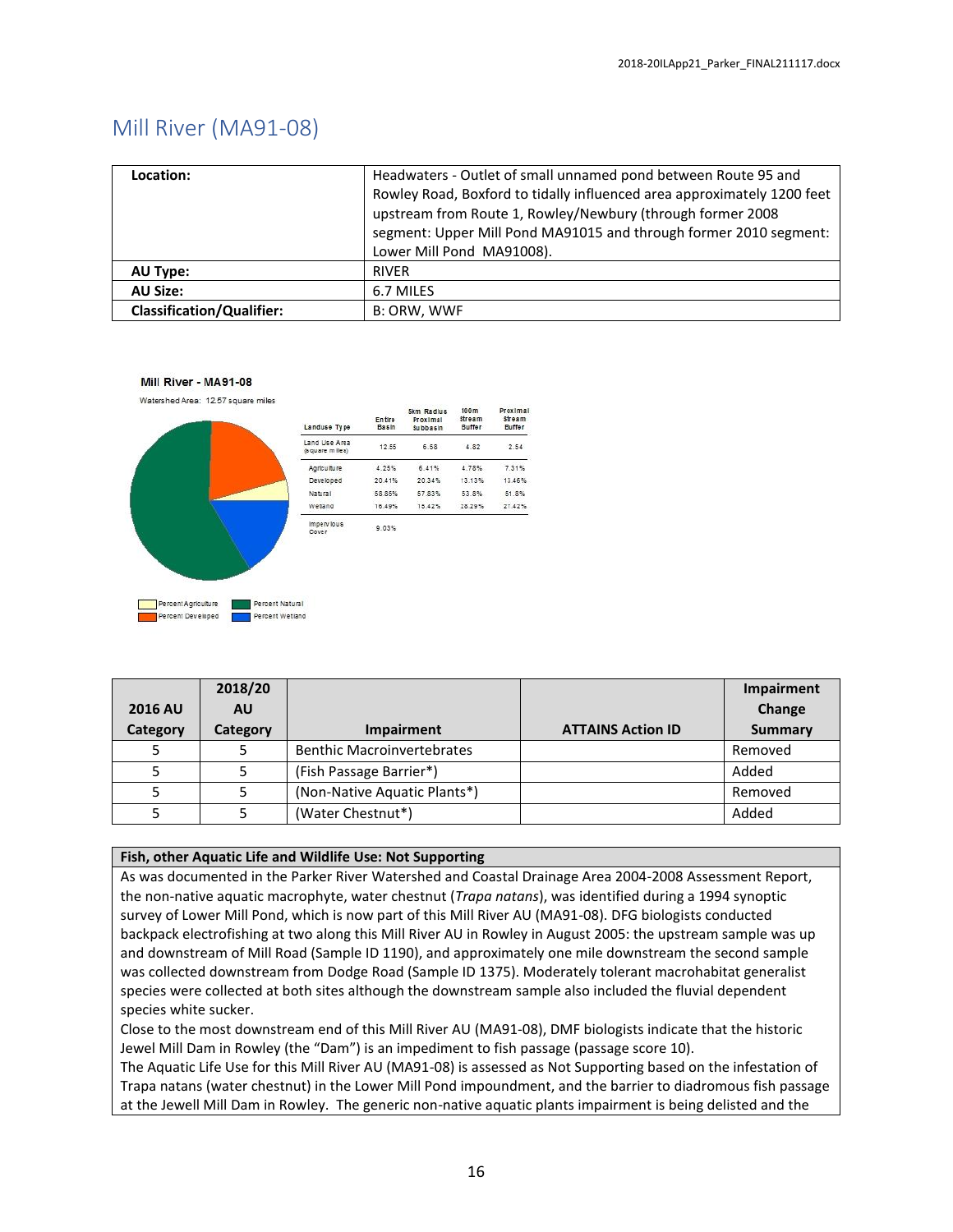specific water chestnut impairment is being added. The benthic macroinvertebrate bioassessment impairment is also being delisted since the original impairment was based on an RBPIII analysis indicating only slight impact in August 1999 (see justification in removal comment).

| 2018/20 Delisted<br><b>Impairment</b> | <b>Delisting Reason</b>                                                    | <b>Delisting Comment</b>                                                                                                                                                                                                                                                                                                                                                                                                                                                                                                                                                                                                                                                                                                                                                                                                                                       |
|---------------------------------------|----------------------------------------------------------------------------|----------------------------------------------------------------------------------------------------------------------------------------------------------------------------------------------------------------------------------------------------------------------------------------------------------------------------------------------------------------------------------------------------------------------------------------------------------------------------------------------------------------------------------------------------------------------------------------------------------------------------------------------------------------------------------------------------------------------------------------------------------------------------------------------------------------------------------------------------------------|
| Benthic<br>Macroinvertebrates         | Applicable WQS<br>attained; original basis<br>for listing was<br>incorrect | The benthic macroinvertebrate sampling in the Mill River<br>was conducted in August 1999. The RBPIII analysis<br>indicated slight impacts (total metric score of 28<br>representing 74% comparability to the Fish brook<br>reference station). While there was some concern<br>regarding nutrient enrichment and (numerous filter-<br>feeding caddisflies) trophic structure of the benthic<br>community did not grossly favor a FPOM-based<br>assemblage as indicated by the high score for the<br>scraper/filterer metric (elmid and psephenid beetles<br>were well represented). Since the RBPIII analysis was<br>clearly within the CALM guidance indicating supporting<br>conditions for the Aquatic Life Use (near the upper end of<br>the slightly impacted category), the benthic<br>Macroinvertebrate Bioassessments impairment is being<br>delisted. |
| Non-Native Aquatic<br>Plants          | Clarification of listing<br>cause                                          | Impairment changed from the generic "Non-Native"<br>Aquatic Plants" to the specific macrophyte "Water<br>Chestnut" (Trapa natans)                                                                                                                                                                                                                                                                                                                                                                                                                                                                                                                                                                                                                                                                                                                              |

## <span id="page-17-0"></span>Supporting Information for Delisted Impairments

## Benthic Macroinvertebrates

The benthic macroinvertebrate sampling in the Mill River was conducted in August 1999. The RBPIII analysis indicated slight impacts (total metric score of 28 representing 74% comparability to the Fish brook reference station). While there was some concern regarding nutrient enrichment and (numerous filter-feeding caddisflies) trophic structure of the benthic community did not grossly favor a FPOMbased assemblage as indicated by the high score for the scraper/filterer metric (elmid and psephenid beetles were well represented).

Data Source (Weinstein and Connors 2001):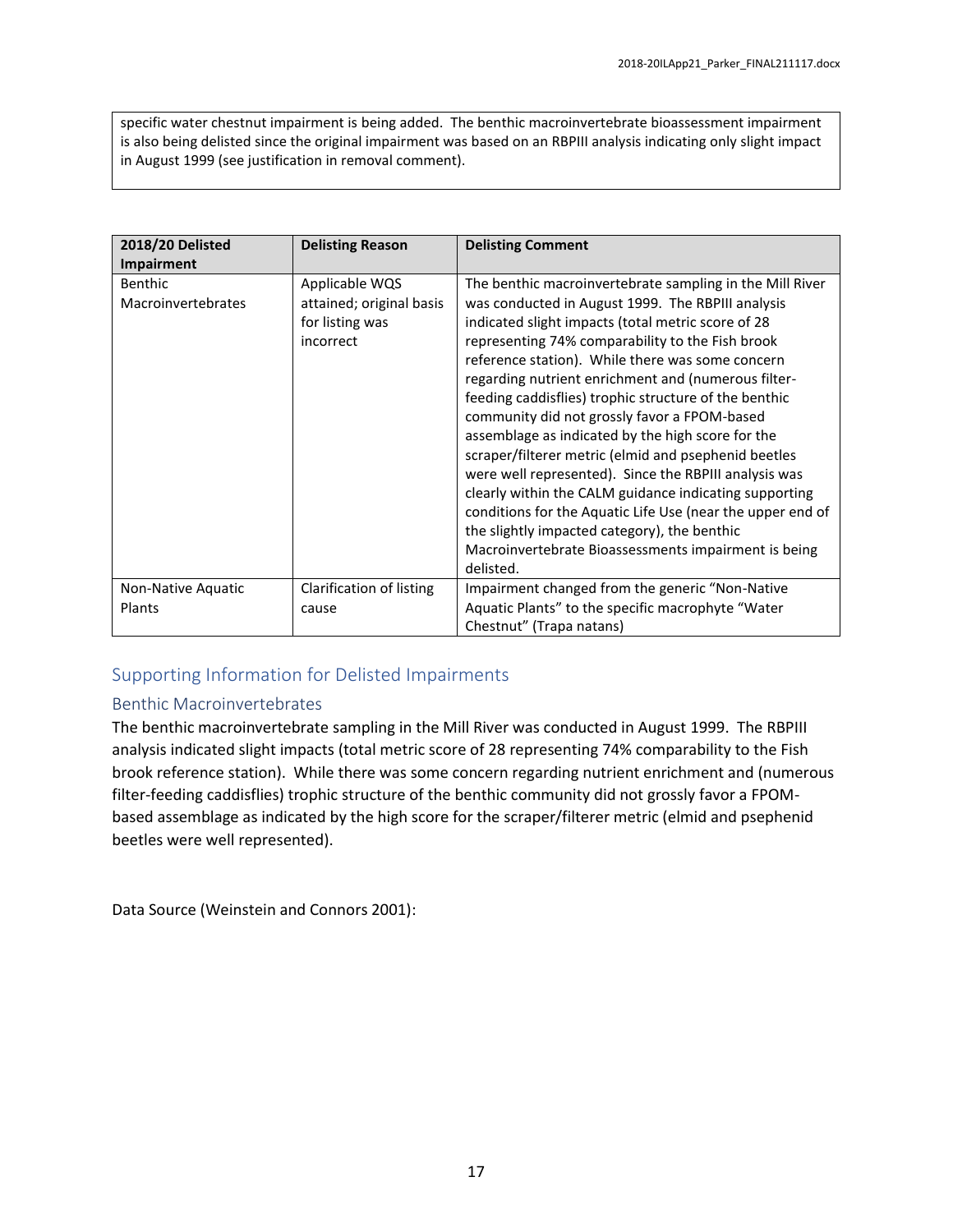Table A2. Summary of RBP III data analysis for macroinvertebrate communities sampled during the Parker River watershed survey between 28 July and 5 August 1999. Shown are the calculated metric values, metric scores (in italics) based on comparability to the reference station (FB00), and the corresponding assessment designation for each biomonitoring station. Refer to Table 1 for a complete listing and description of sampling stations.

| <b>STATION#</b>                                          | <b>FB00</b>          |   | <b>JK01</b>             |   | <b>MR03</b>                        |   | OX03                                              |   | <b>PR01B</b>                       |   | <b>PR00</b>                        |   |
|----------------------------------------------------------|----------------------|---|-------------------------|---|------------------------------------|---|---------------------------------------------------|---|------------------------------------|---|------------------------------------|---|
| <b>STREAM</b>                                            | Fish<br><b>Brook</b> |   | Jackman<br><b>Brook</b> |   | Mill<br>River                      |   | <b>Ox Pasture</b><br><b>Brook</b>                 |   | Parker<br>River                    |   | Parker<br><b>River</b>             |   |
| <b>HABITAT SCORE</b>                                     | 158                  |   | 126                     |   | 146                                |   | 148                                               |   | 134                                |   | 155                                |   |
| <b>TAXA RICHNESS</b>                                     | 29                   | 6 | 25                      | 6 | 18                                 | 4 | 22                                                | 4 | 21                                 | 4 | 18                                 | 4 |
| <b>BIOTIC INDEX</b>                                      | 4.81                 | 6 | 3.70                    | 6 | 4.66                               | 6 | 3.94                                              | 6 | 5.70                               | 4 | 4.90                               | 6 |
| <b>EPT INDEX</b>                                         | 8                    | 6 | 11                      | 6 | 6                                  | 2 | 6                                                 | 2 | 6                                  | 2 | 7                                  | 4 |
| <b>EPT/CHIRONOMIDAE</b>                                  | 0.70                 | 6 | 2.39                    | 6 | 14.75                              | 6 | 7.50                                              | 6 | 0.57                               | 6 | 3.50                               | 6 |
| <b>SCRAPERS/FILTERERS</b>                                | 1.50                 | 6 | 0.60                    | 4 | 0.79                               | 6 | 1.46                                              | 6 | 0.11                               | 0 | 0.15                               | 0 |
| <b>COMMUNITY SIMILARITY</b>                              | 100%                 | 6 | 71%                     | 6 | 31%                                | ο | 45%                                               | 2 | 62%                                | 4 | 49%                                | 2 |
| <b>% DOMINANT TAXON</b>                                  | 34%                  | 2 | 24%                     | 4 | 20%                                | 4 | 25%                                               | 4 | 19%                                | 6 | 30%                                | 4 |
| <b>TOTAL METRIC SCORE</b>                                | 38                   |   | 38                      |   | 28                                 |   | 30                                                |   | 26                                 |   | 26                                 |   |
| % COMPARABILITY TO<br><b>REFERENCE STATION</b>           |                      |   | 100%                    |   | 74%                                |   | 79%                                               |   | 68%                                |   | 68%                                |   |
| <b>BIOLOGICAL CONDITION-</b><br><b>DEGREE IMPAIRMENT</b> | <b>REFERENCE</b>     |   | NON-<br><b>IMPACTED</b> |   | <b>SLIGHTLY</b><br><b>IMPACTED</b> |   | <b>NON/</b><br><b>SLIGHTLY</b><br><b>IMPACTED</b> |   | <b>SLIGHTLY</b><br><b>IMPACTED</b> |   | <b>SLIGHTLY</b><br><b>IMPACTED</b> |   |

A reevaluation of the original listing information was conducted. The RBPIII analysis of the August 1999 benthic sample indicated slight impacts (total metric score of 28 representing 74% comparability to the Fish brook reference station). While there was some concern regarding nutrient enrichment and (numerous filter-feeding caddisflies) trophic structure of the benthic community did not grossly favor a FPOM-based assemblage as indicated by the high score for the scraper/filterer metric (elmid and psephenid beetles were well represented). Since the RBPIII analysis was clearly within the CALM guidance indicating supporting conditions for the Aquatic Life Use (the RPBIII analysis is at the very high end of the slightly impaired category (54-79%) at 74%), the benthic Macroinvertebrate Bioassessments impairment is being delisted.

## Non-Native Aquatic Plants

Data Source (MassDEP 1994): The non-native aquatic macrophyte, water chestnut (*Trapa natans)*, was identified during a 1994 synoptic survey of Lower Mill Pond, which is now part of Mill River (MA91-08). The impairment was changed from the generic "Non-Native Aquatic Plants" to the specific macrophyte "Water Chestnut" (Trapa natans).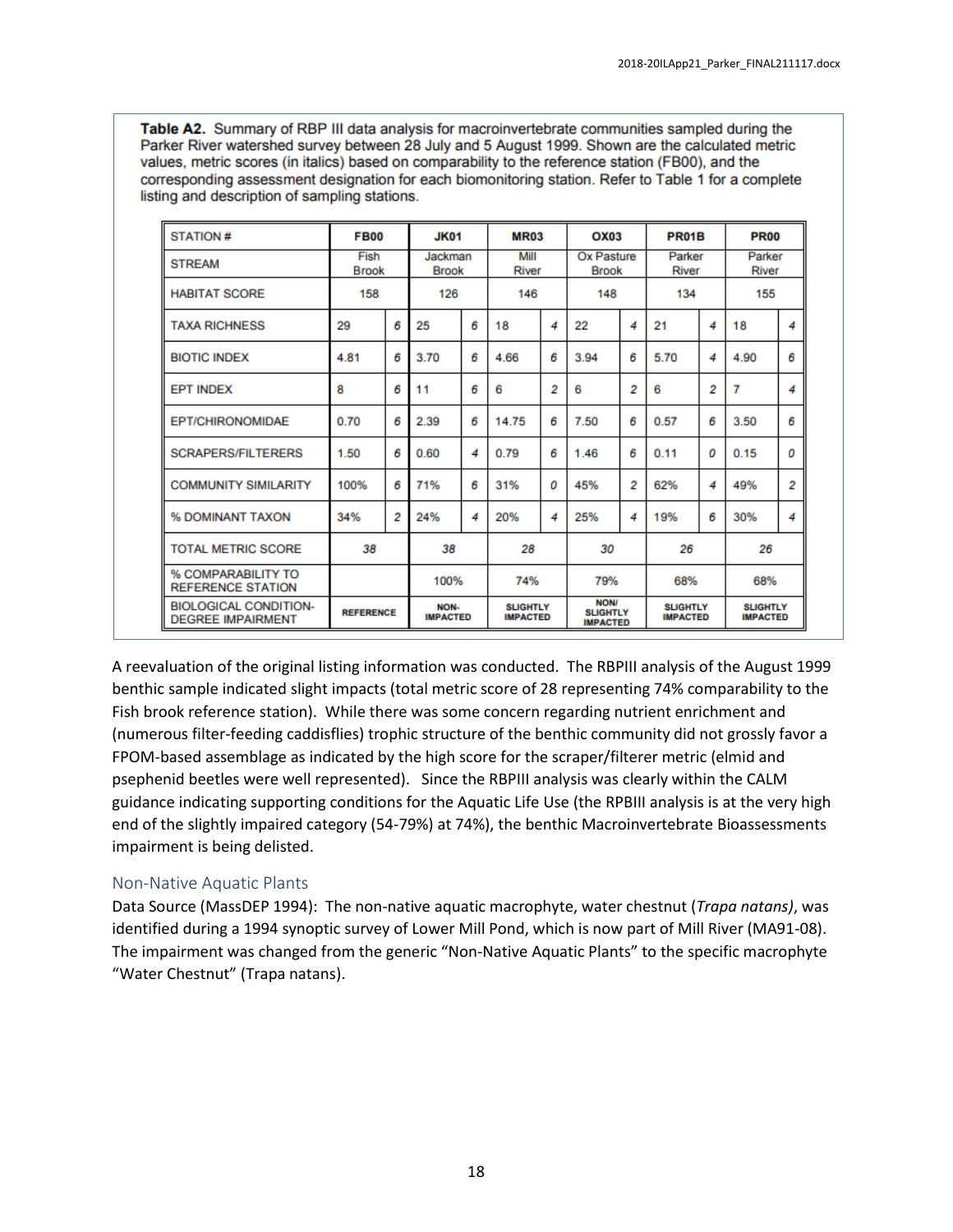## <span id="page-19-0"></span>Mill River (MA91-09)

| Location:                        | From tidally influenced area approximately 1200 feet upstream from<br>Route 1, Rowley/Newbury to mouth at confluence with Parker River,<br>Newbury. |
|----------------------------------|-----------------------------------------------------------------------------------------------------------------------------------------------------|
| AU Type:                         | <b>ESTUARY</b>                                                                                                                                      |
| <b>AU Size:</b>                  | 0.09 SQUARE MILES                                                                                                                                   |
| <b>Classification/Qualifier:</b> | SA: ORW, SFO                                                                                                                                        |

### **Fish, other Aquatic Life and Wildlife Use: Fully Supporting**

The Governor's Academy Wastewater Treatment Plant discharges treated sanitary effluent to an unnamed intermittent freshwater tributary to the Mill River (permit #MA00030350). No acute or chronic toxicity was detected by the *C. dubia* test organisms during whole-effluent toxicity (WET) tests conducted between August 2009 and September 2018 (LC50s = >100% effluent n=19 tests and CNOECs = 100% effluent n=18 valid tests). DFG biologists conducted backpack electrofishing in this low gradient stream using two units in this Mill River AU (MA91-09) in August 2005 upstream of Route 1, on the Rowley/Newbury town line (sample ID 1178). The fluvial dependent species (white sucker) dominated the sample.

The Aquatic Life Use for this Mill River AU (MA91-09) is assessed as Fully Supporting based primarily on the fish sample data which was found to be dominated by a fluvial species although several moderately tolerant macrohabitat generalist species were also present in this low gradient stream.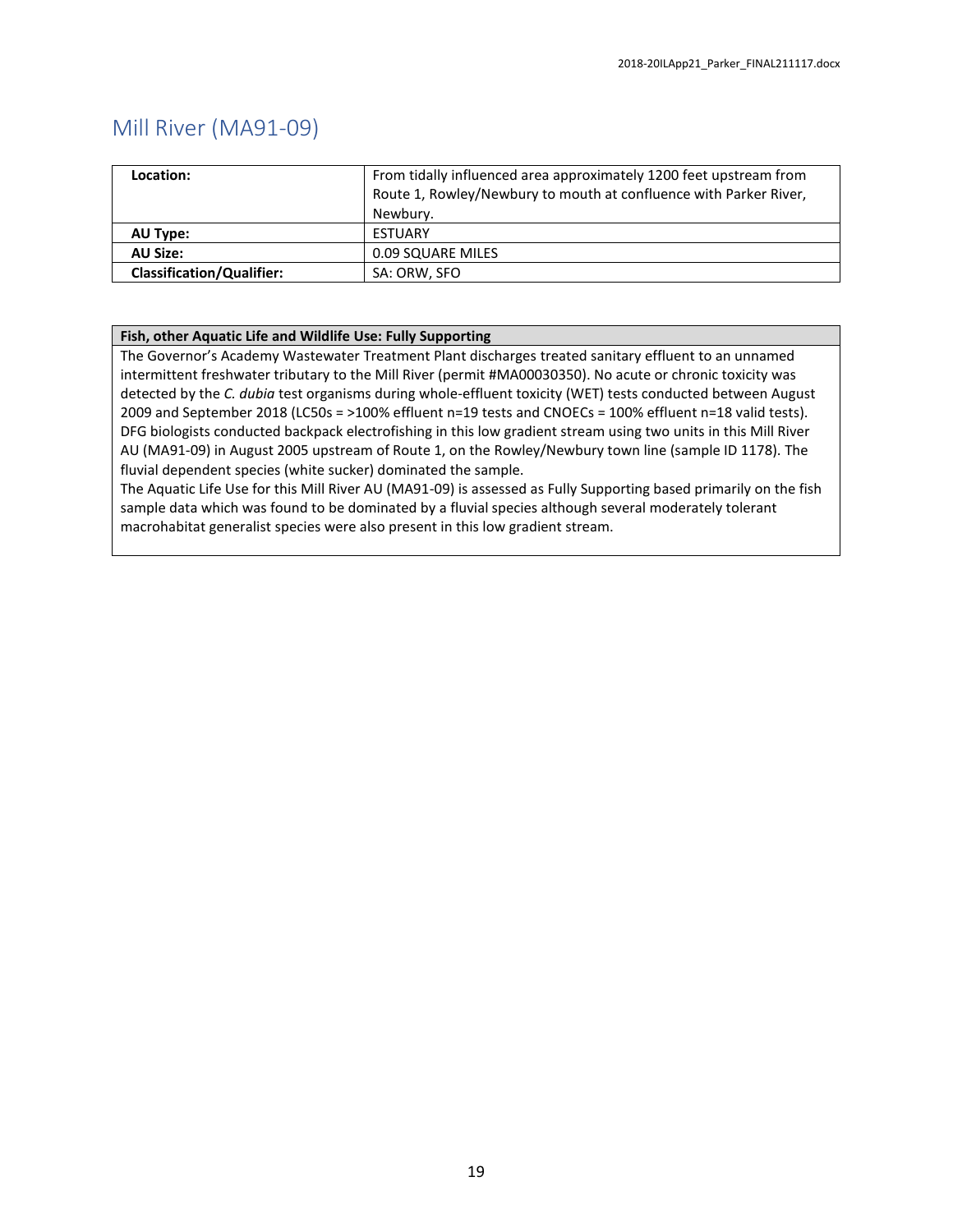## <span id="page-20-0"></span>Ox Pasture Brook (MA91-10)

| Location:                        | Headwaters - Outlet of small unnamed impoundment east of Bradford      |
|----------------------------------|------------------------------------------------------------------------|
|                                  | Street, Rowley to west of Ox Pasture Hill near the Mill Creek Wildlife |
|                                  | Management Area boundary, Rowley.                                      |
| AU Type:                         | <b>RIVER</b>                                                           |
| <b>AU Size:</b>                  | 2.3 MILES                                                              |
| <b>Classification/Qualifier:</b> | B: ORW (tributary to SA SFO ORW)                                       |

Buffer

 $0.82$ 

44.4%

#### Ox Pasture Brook - MA91-10

Watershed Area: 1.85 square miles

Percent Developed



## **Fish, other Aquatic Life and Wildlife Use: Fully Supporting**

Percent Wetland

DFG biologists conducted backpack electrofishing at two locations in Ox Pasture Brook in Rowley in August 2005 from upstream to downstream as follows: downstream of School Street (SampleID 1184) and downstream of Fenno Drive (SampleID 1188). Both locations were dominated by tolerant macrohabitat generalists although a few moderately tolerant macrohabitat generalists were also present (Sea lamprey at both sites and redfin pickerel at the downstream location). In December 2010, Ox Pasture Brook Lower Dam in Rowley that was serving as a "fish passage barrier" was removed.

The Aquatic Life Use for Ox Pasture Brook is assessed as Fully Supporting based on the fish sample data documenting the presence of moderately tolerant macrohabitat generalist species in this low gradient stream as well as the removal of a fish passage barrier (the Lower Dam in Rowley).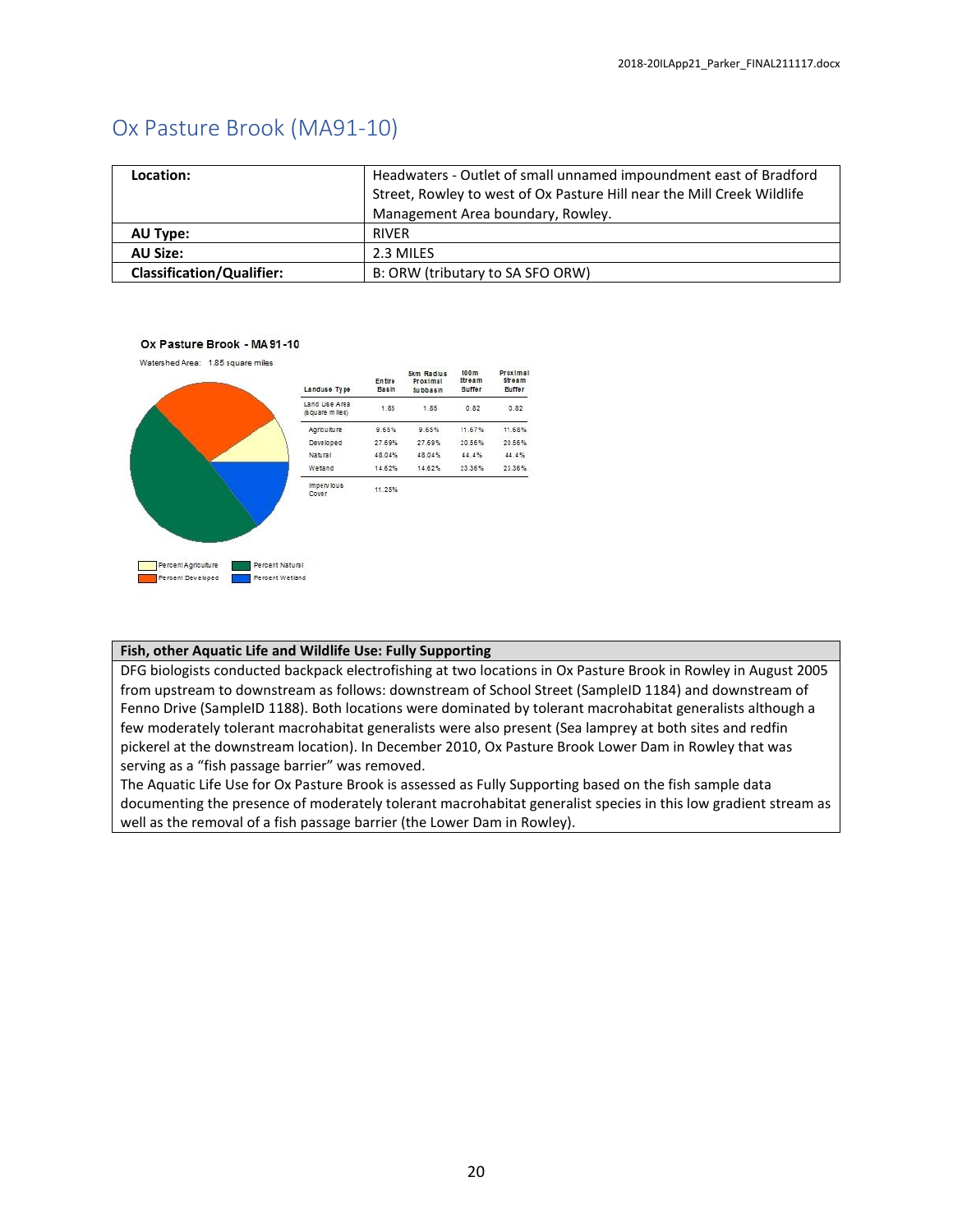# <span id="page-21-0"></span>Paine Creek (MA91-03)

| Location:                        | Headwaters east of Town Farm Road, Ipswich to confluence with Eagle |  |  |  |
|----------------------------------|---------------------------------------------------------------------|--|--|--|
|                                  | Hill River, Ipswich.                                                |  |  |  |
| AU Type:                         | <b>ESTUARY</b>                                                      |  |  |  |
| <b>AU Size:</b>                  | 0.06 SQUARE MILES                                                   |  |  |  |
| <b>Classification/Qualifier:</b> | SA: ORW                                                             |  |  |  |

## **Fish, other Aquatic Life and Wildlife Use: Not Assessed**

No data are available to assess the Aquatic Life Use for Paine Creek so it is Not Assessed.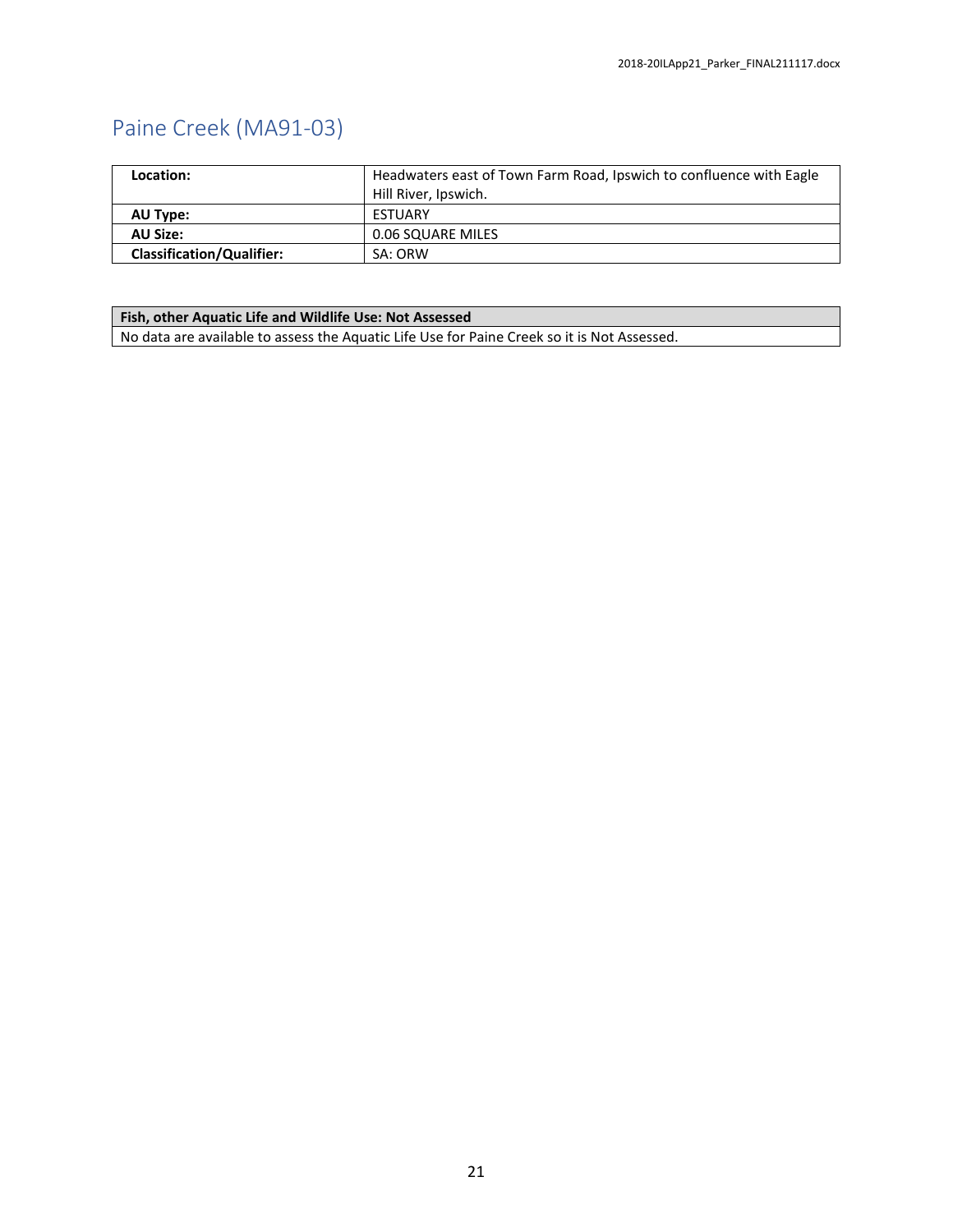## <span id="page-22-0"></span>Parker River (MA91-01)

| Location:                        | Source north of Silver Mine Road, Boxford to Parker River Dam#1<br>(NATID# MA00241) just upstream of Central Street, Newbury (excluding<br>Sperry Pond segment MA91013, Rock Pond segment MA91012,<br>Pentucket Pond segment MA91010, and Crane Pond segment<br>MA91004). |
|----------------------------------|---------------------------------------------------------------------------------------------------------------------------------------------------------------------------------------------------------------------------------------------------------------------------|
| AU Type:                         | <b>RIVER</b>                                                                                                                                                                                                                                                              |
| <b>AU Size:</b>                  | 12.3 MILES                                                                                                                                                                                                                                                                |
| <b>Classification/Qualifier:</b> | B: WWF, HQW                                                                                                                                                                                                                                                               |

#### Parker River - MA 91-01

Watershed Area: 24.85 square miles



| Landuse Type                    | Entire<br>Basin | 5km Radius<br>Proximal<br><b>Subbasin</b> | 100m<br><b>stream</b><br>Buffer | Proximal<br><b>stream</b><br>Buffer |
|---------------------------------|-----------------|-------------------------------------------|---------------------------------|-------------------------------------|
| Land Use Area<br>(square miles) | 24.79           | 9.16                                      | 8.25                            | 3.54                                |
| Agriculture                     | 4.6%            | 3.41%                                     | 2.85%                           | 1.55%                               |
| Developed                       | 23.43%          | 21.12%                                    | 17.94%                          | 15.05%                              |
| Natural                         | 53.44%          | 53.57%                                    | 47.17%                          | 48.06%                              |
| Wetland                         | 18.53%          | 21.89%                                    | 32.04%                          | 35.35%                              |
| impervious<br>Cover             | 7.96%           |                                           |                                 |                                     |

|                | 2018/20  |                         |                          | Impairment |
|----------------|----------|-------------------------|--------------------------|------------|
| <b>2016 AU</b> | AU       |                         |                          | Change     |
| Category       | Category | <b>Impairment</b>       | <b>ATTAINS Action ID</b> | Summary    |
| 4c             | 4c       | (Fish Passage Barrier*) |                          | Added      |

#### **Fish, other Aquatic Life and Wildlife Use: Not Supporting**

DMF biologists indicate that the freshwater portion of the Parker River (MA91-01) once contained seven dams or culverts that once posed impediments to fish passage. Since the last assessment update, fish passage improvement projects were completed at four of these sites in Byfield. The statuses of three remaining barriers are as follows: Pentucket Outlet Dam in Georgetown has a passage score of 4 with improvements to passage needed, the Larkin Road Dam in Newbury has a passage score of 5 and removal of this dam has been proposed but not yet completed, and the Blacksmith Shop Dam in Byfield has passage score of 2. Survival of *C. dubia* exposed (~7 days) to water collected from the Parker River for use as dilution water in the Georgetown Water Treatment Facility's WET test in July 2019 was 100%. According to the MassGIS maps the Zone II Water Supply areas cover most of the length of this AU.

The Aquatic Life Use for this Parker River AU (MA91-01) is assessed as Not Supporting due to the presence of fish passage barriers as well as flow alterations due to dewatering. The dewatering impairment, originally identified as a Threat for the Aquatic Life Use in the 1996 reporting cycle, became listed as an impairment in the 1998 reporting cycle. Dewatering is considered to be associated in part with baseflow depletion from groundwater withdrawals.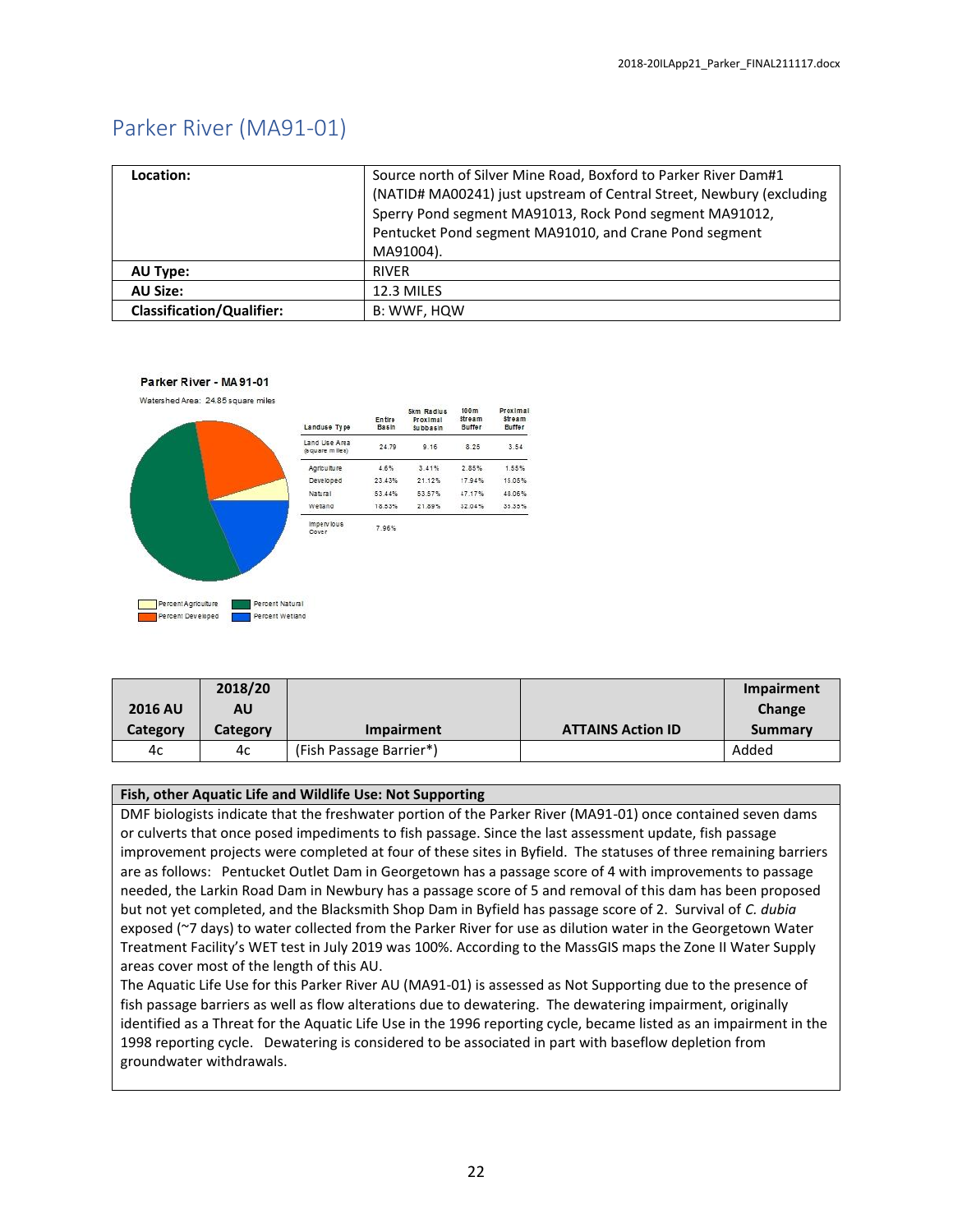# <span id="page-23-0"></span>Parker River (MA91-02)

| Location:                        | From Parker River Dam#1 (NATID# MA00241) just upstream of Central |  |  |
|----------------------------------|-------------------------------------------------------------------|--|--|
|                                  | Street, Newbury to mouth at Plum Island Sound, Newbury.           |  |  |
| AU Type:                         | <b>ESTUARY</b>                                                    |  |  |
| <b>AU Size:</b>                  | 0.6 SQUARE MILES                                                  |  |  |
| <b>Classification/Qualifier:</b> | SA: ORW, SFO                                                      |  |  |

### **Fish, other Aquatic Life and Wildlife Use: Not Assessed**

No data are available to assess the Aquatic Life Use for this Parker River AU (MA91-02) so it is Not Assessed.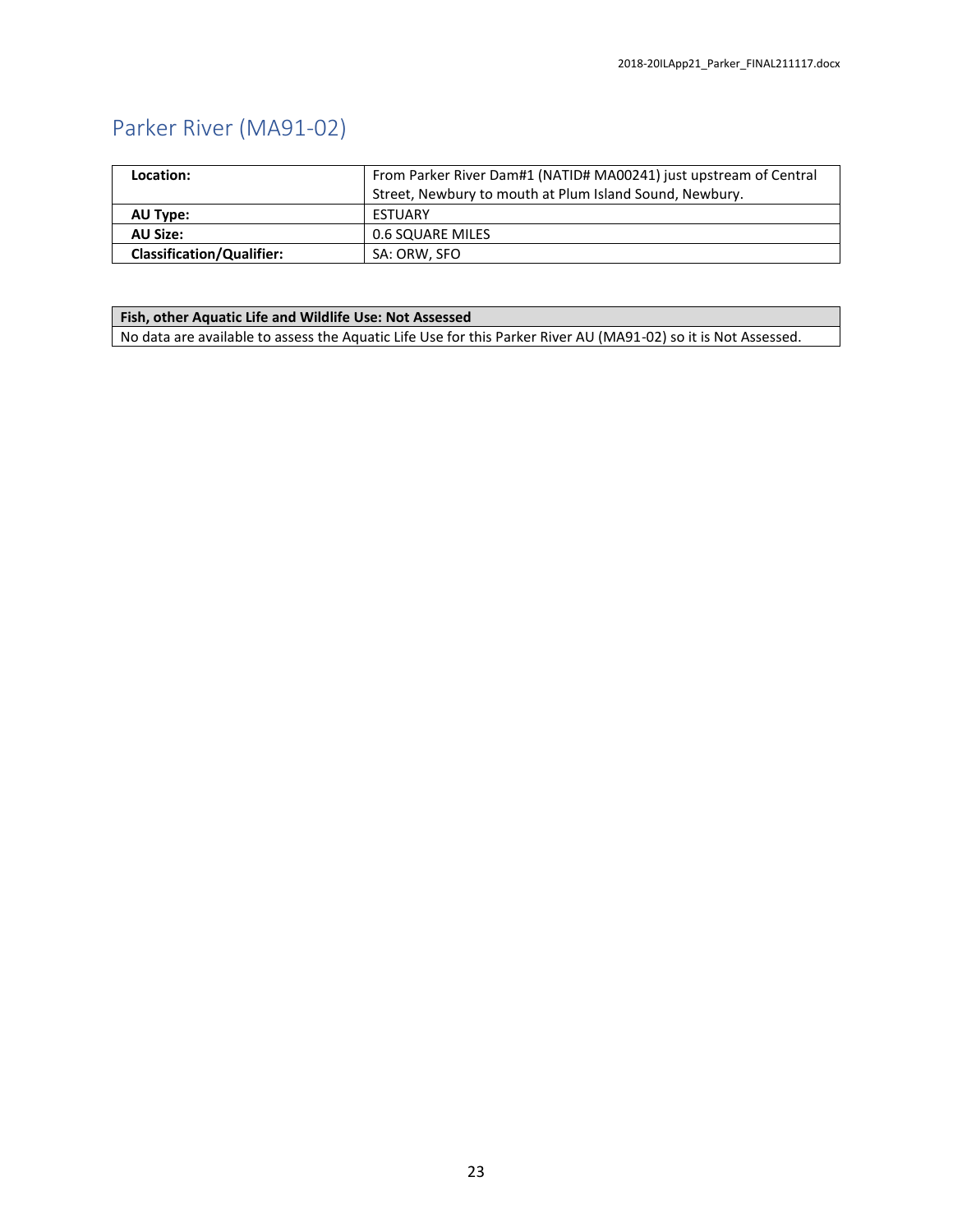## <span id="page-24-0"></span>Penn Brook (MA91-16)

| Location:                        | Headwaters, outlet Baldpate Pond, Boxford to mouth at confluence with |
|----------------------------------|-----------------------------------------------------------------------|
|                                  | Parker River, Georgetown.                                             |
| AU Type:                         | <b>RIVER</b>                                                          |
| <b>AU Size:</b>                  | 3 MILES                                                               |
| <b>Classification/Qualifier:</b> |                                                                       |

#### Penn Brook - MA91-16

Watershed Area: 4.08 square miles





| Percent Natural |  |
|-----------------|--|

| <b>2016 AU</b><br>Category | 2018/20<br><b>AU</b><br>Category | <b>Impairment</b>                 | <b>ATTAINS Action ID</b> | Impairment<br>Change<br>Summary |
|----------------------------|----------------------------------|-----------------------------------|--------------------------|---------------------------------|
|                            |                                  | <b>Benthic Macroinvertebrates</b> |                          | Added                           |
|                            |                                  | Dissolved Oxygen                  |                          | Added                           |

### **Fish, other Aquatic Life and Wildlife Use: Not Supporting**

DMF biologists note that the Baldpate Pond culvert, forming the beginning of the Penn Brook AU (MA91-16), has restricted fish passage; however since no diadromous fish run is currently known to be present, no impairment decision will be made for this barrier. In July 2010 MassDEP biologists conducted benthic macroinvertebrate sampling in Penn Brook approximately 120 meters upstream of East Main Street (Route 133) in Georgetown (B0679). The RBPIII analysis indicated 52% comparable (slightly impaired/moderately impaired) to the Elizabeth Brook reference station (B0686) located in the Concord Basin. MassDEP staff also conducted water quality monitoring in Penn Brook as well during the summer of 2010 (approximately 390 feet upstream of East Main Street (Route 133), Georgetown (W2141). According to the Sonde readings, dissolved oxygen (DO) ranged from 0.2-4.9 mg/L, all below the Class B criterion of 5 mg/L. The maximum diel DO shift was 3.6 and the maximum DO saturation was only 54%. The maximum temperature was 25.4°C which meets warm water criteria. Attended probe data can be summarized as follows: All six DO readings were <4mg/L (1.0 to 3.7 mg/L), maximum temperature was 22.4°C (n=8), pH ranged from 6.1 to 6.9 SU (n=6) with two measurements slightly below 6.5SU. The average total phosphorus concentration was 0.052 mg/L (maximum 0.066 mg/L), below the 1986 EPA "Gold Book" phosphorus concentration of 0.1 mg/L for flowing rivers. No observations of dense or very dense filamentous algae were noted. Results of three clean metals sampling met all applicable criteria (no acute or chronic criteria exceedances). WPP staff considers the low DO and the slightly impaired benthic community to likely be the result of natural conditions (i.e., the low-gradient wetland upstream from the sampling location) however the natural land-use cover is only estimated to be ~72% in the Penn Brook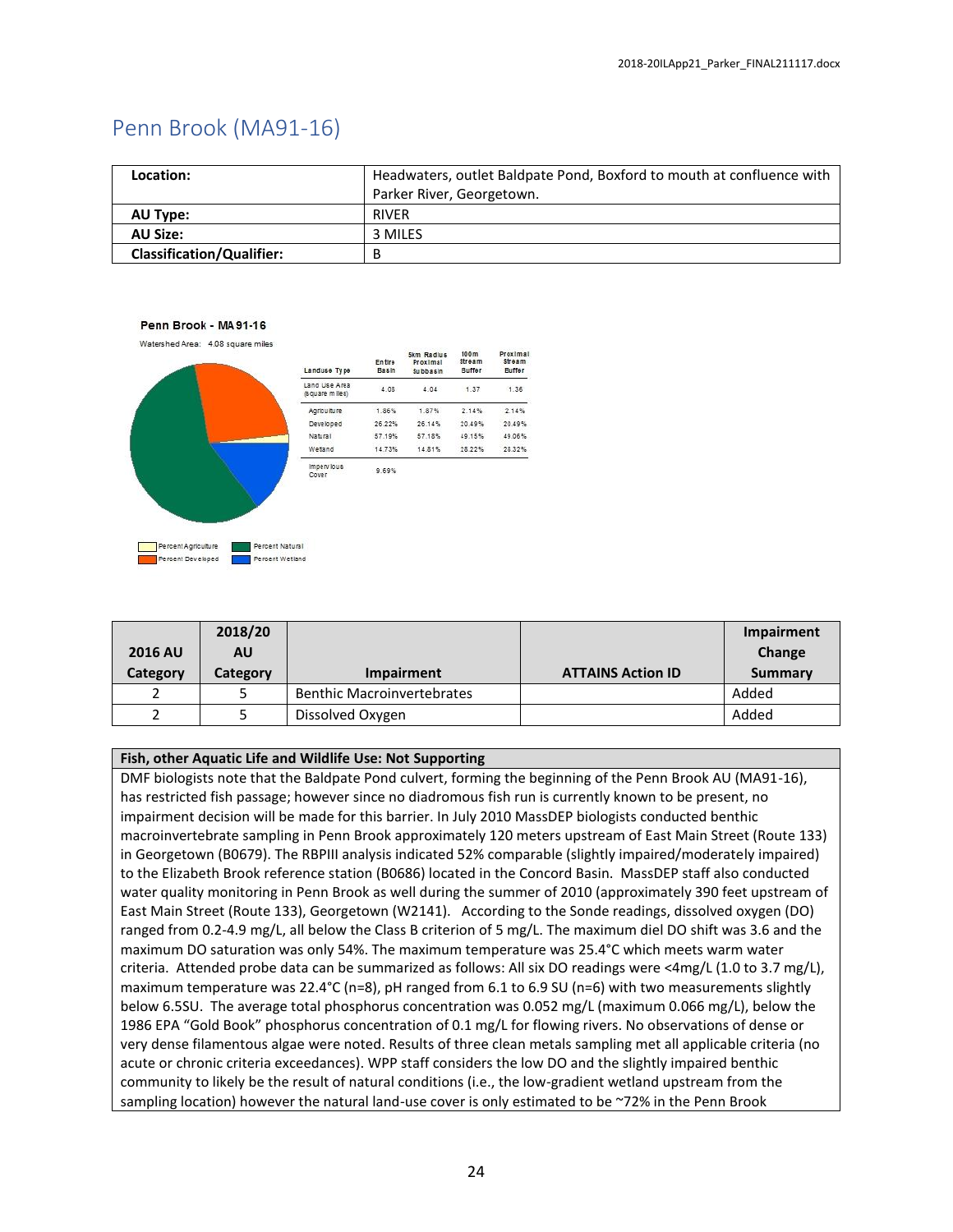subwatershed and the impervious cover almost 10% which both fail the evaluation methods for natural condition. There was only one indicator of nutrient enrichment (maximum DO diel shift of 3.6). The Aquatic Life Use for Penn Brook is assessed as Not Supporting based on the RBPIII analysis indicating a slightly/moderately impaired benthic community and the very low DO documented during the summer of 2010. It is noted however that these conditions may be natural and result from the expansive wetland system and influence of groundwater (DO essentially 0 for much of July and August deployments in 2010). A reevaluation of this impairment decision will be warranted once biocriteria thresholds are developed and the representativeness of the sampling station is considered.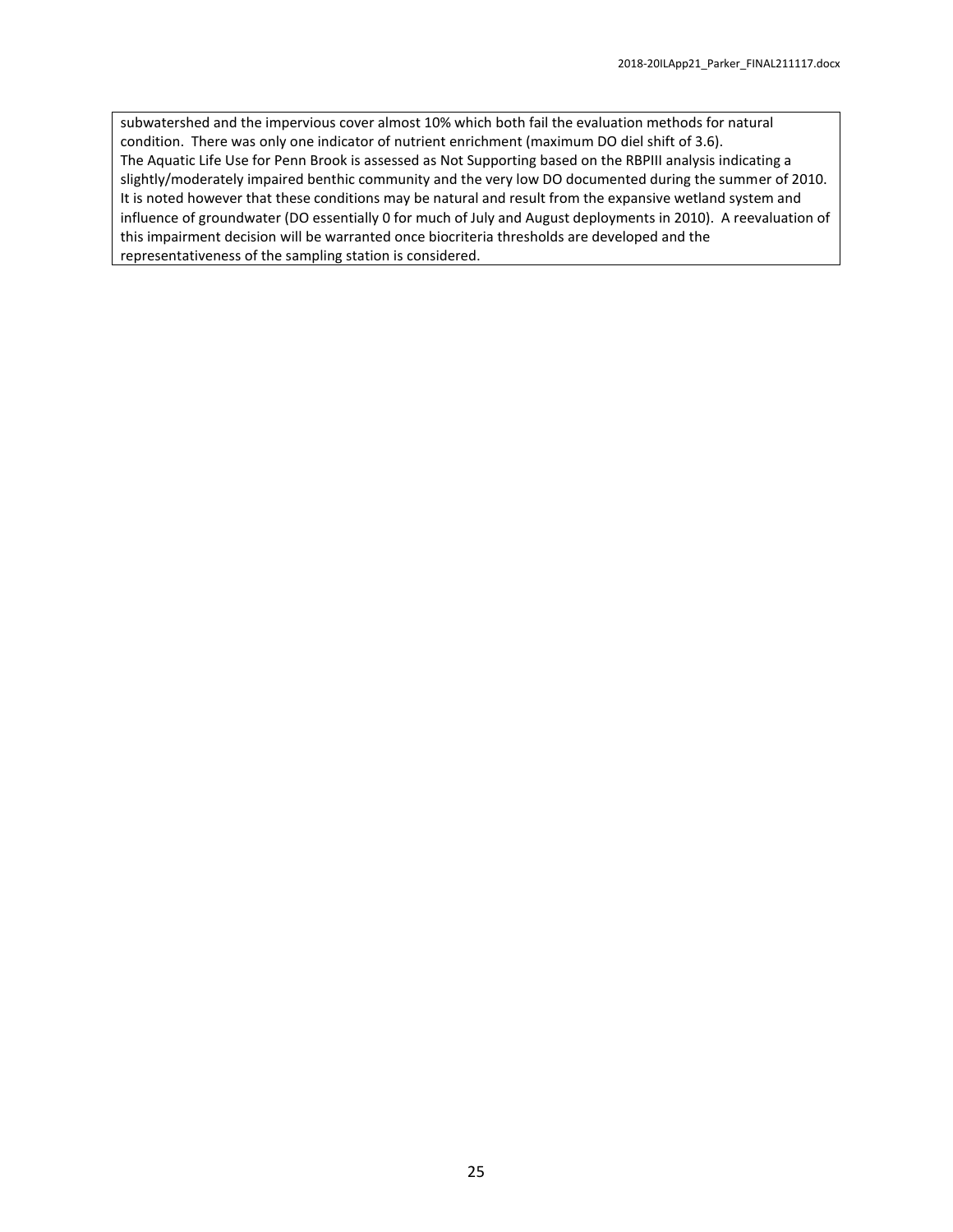# <span id="page-26-0"></span>Pentucket Pond (MA91010)

| Location:                        | Georgetown.                                             |  |
|----------------------------------|---------------------------------------------------------|--|
| AU Type:                         | FRESHWATER LAKE                                         |  |
| <b>AU Size:</b>                  | 92 ACRES                                                |  |
| <b>Classification/Qualifier:</b> | B: WWF, HQW (impoundment on river designated B/WWF/HQW) |  |

| <b>2016 AU</b><br>Category | 2018/20<br><b>AU</b><br>Category | Impairment                   | <b>ATTAINS Action ID</b> | Impairment<br>Change<br>Summary |
|----------------------------|----------------------------------|------------------------------|--------------------------|---------------------------------|
|                            |                                  | (Fanwort*)                   |                          | Added                           |
|                            |                                  | (Non-Native Aquatic Plants*) |                          | Removed                         |

### **Fish, other Aquatic Life and Wildlife Use: Not Supporting**

As was documented in the Parker River Watershed and Coastal Drainage Area 2004-2008 Water Quality Assessment Report, according to the MassDEP Herbicide Database, the Town of Georgetown treated an infestation of the non-native aquatic macrophyte, "Fanwort" (*Cabomba caroliniana*), in Pentucket Pond (MA91010) in the years 2005 and 2007.

The Aquatic Life Use for Pentucket Pond is assessed as Not Supporting based on the presence of the non-native aquatic macrophyte species *Cabomba caroliniana* (Fanwort). The generic non-native aquatic plants impairment is being delisted and the specific Fanwort impairment is being added.

| 2018/20 Delisted<br>Impairment | <b>Delisting Reason</b>  | <b>Delisting Comment</b>                             |
|--------------------------------|--------------------------|------------------------------------------------------|
| Non-Native Aquatic             | Clarification of listing | Impairment changed from the generic "Non-Native"     |
| Plants                         | cause                    | Aquatic Plants" to the specific macrophyte "Fanwort" |
|                                |                          | (Cabomba caroliniana)                                |

## <span id="page-26-1"></span>Supporting Information for Delisted Impairments

## Non-Native Aquatic Plants

Data Source (MassDEP 2017): According to the MassDEP Herbicide Database, the Town of Georgetown treated an infestation of the non-native aquatic macrophyte, *Cabomba caroliniana*, in Pentucket Pond in the years 2005 and 2007. The impairment was changed from the generic "Non-Native Aquatic Plants" to the specific macrophyte "Fanwort" (Cabomba caroliniana).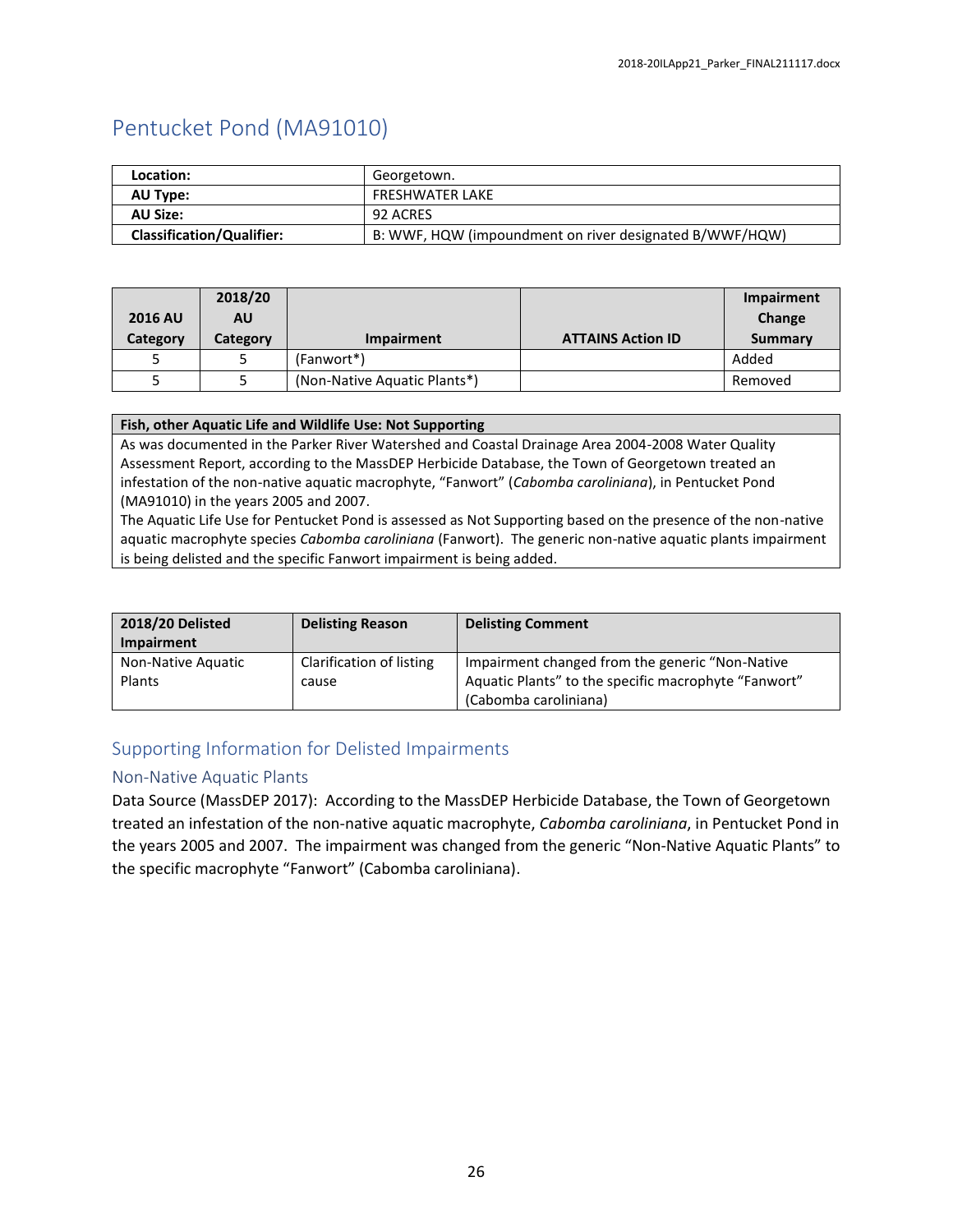## <span id="page-27-0"></span>Plum Island River (MA91-15)

| Location:                        | From "high sandy" sandbar just north of the confluence with Pine Island |  |
|----------------------------------|-------------------------------------------------------------------------|--|
|                                  | Creek, Newbury to confluence with Plum Island Sound, Newbury            |  |
|                                  | (formerly part of 2000 segment: Plum Island River MA84A-23).            |  |
| AU Type:                         | <b>ESTUARY</b>                                                          |  |
| <b>AU Size:</b>                  | 0.39 SQUARE MILES                                                       |  |
| <b>Classification/Qualifier:</b> | SA: ORW, SFO                                                            |  |

### **Fish, other Aquatic Life and Wildlife Use: Insufficient Information (Alert)**

Sediment mercury investigations by USFWS staff were performed within Plum Island River (MA91-15) in 2011. Mean total mercury concentrations in the five sediment samples from Plum Island River exceeded the Canadian PEL between 303 to 501 times. These exploratory surveys were conducted without a QAPP. An Alert Status is being identified for the Plum Island River segment (MA91-15) due to high levels of mercury in sediment; however, without any other confirmatory data there is Insufficient Information available to assess the Aquatic Life Use.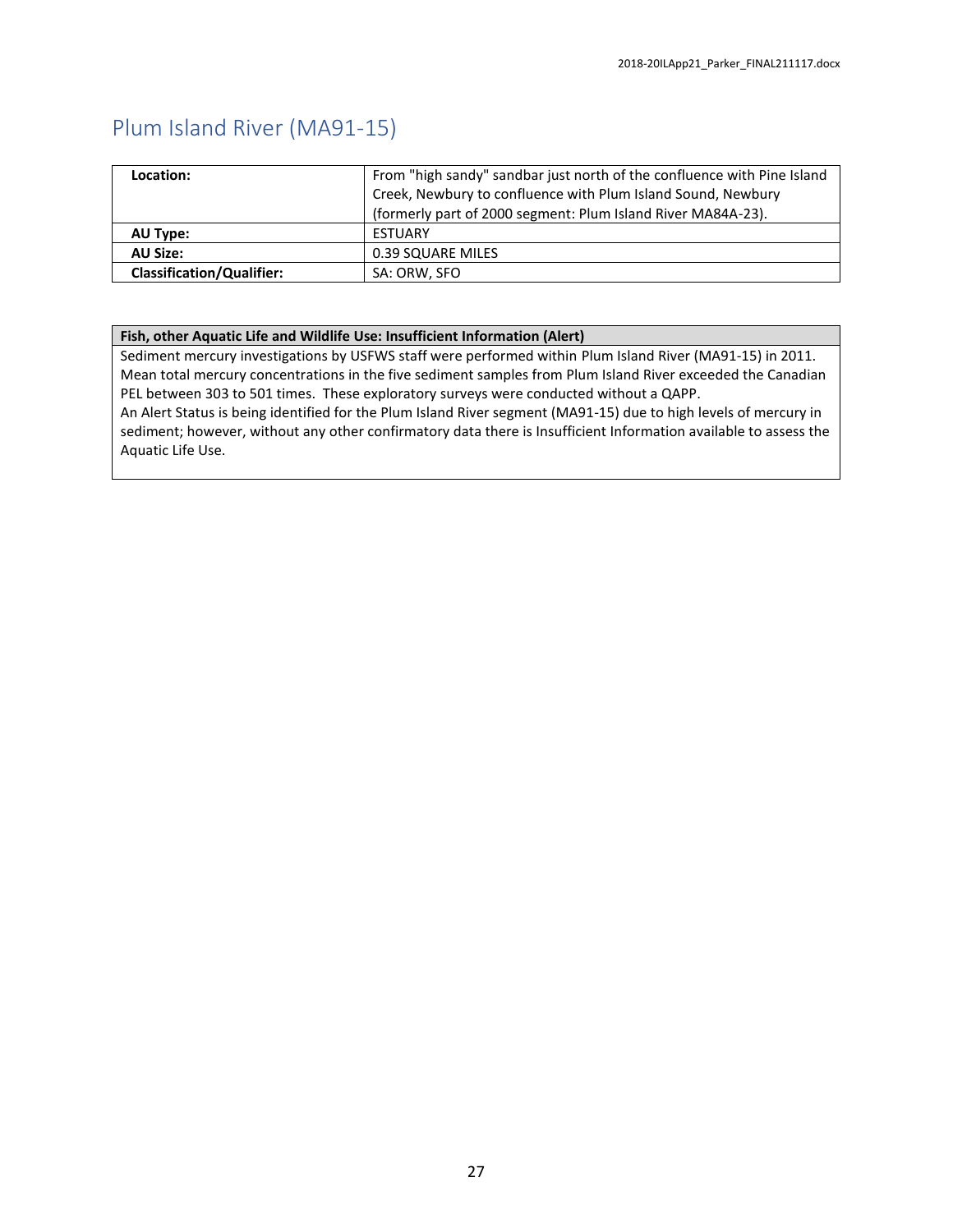## <span id="page-28-0"></span>Plum Island Sound (MA91-12)

| Location:                        | From the mouth of both the Parker River and Plum Island River,          |  |
|----------------------------------|-------------------------------------------------------------------------|--|
|                                  | Newbury to the Atlantic Ocean, Ipswich (Includes Ipswich Bay) (formerly |  |
|                                  | reported as 2000 segment: Plum Island Sound MA84A-24).                  |  |
| AU Type:                         | ESTUARY                                                                 |  |
| AU Size:                         | 4.48 SQUARE MILES                                                       |  |
| <b>Classification/Qualifier:</b> | SA: ORW, SFO                                                            |  |

### **Fish, other Aquatic Life and Wildlife Use: Insufficient Information (Alert)**

Sediment mercury samples were collected by US Fish and Wildlife Service (USFWS) staff within Plum Island Sound in 2011. Five sediment samples were collected. The mean total mercury in the five sediment samples exceeded the Canadian PEL between 79 to 203 times. These exploratory surveys were conducted without a QAPP.

An Alert Status is being identified for Plum Island Sound due to high levels of mercury in sediment; however, without any other confirmatory data there is Insufficient Information available to assess the Aquatic Life Use.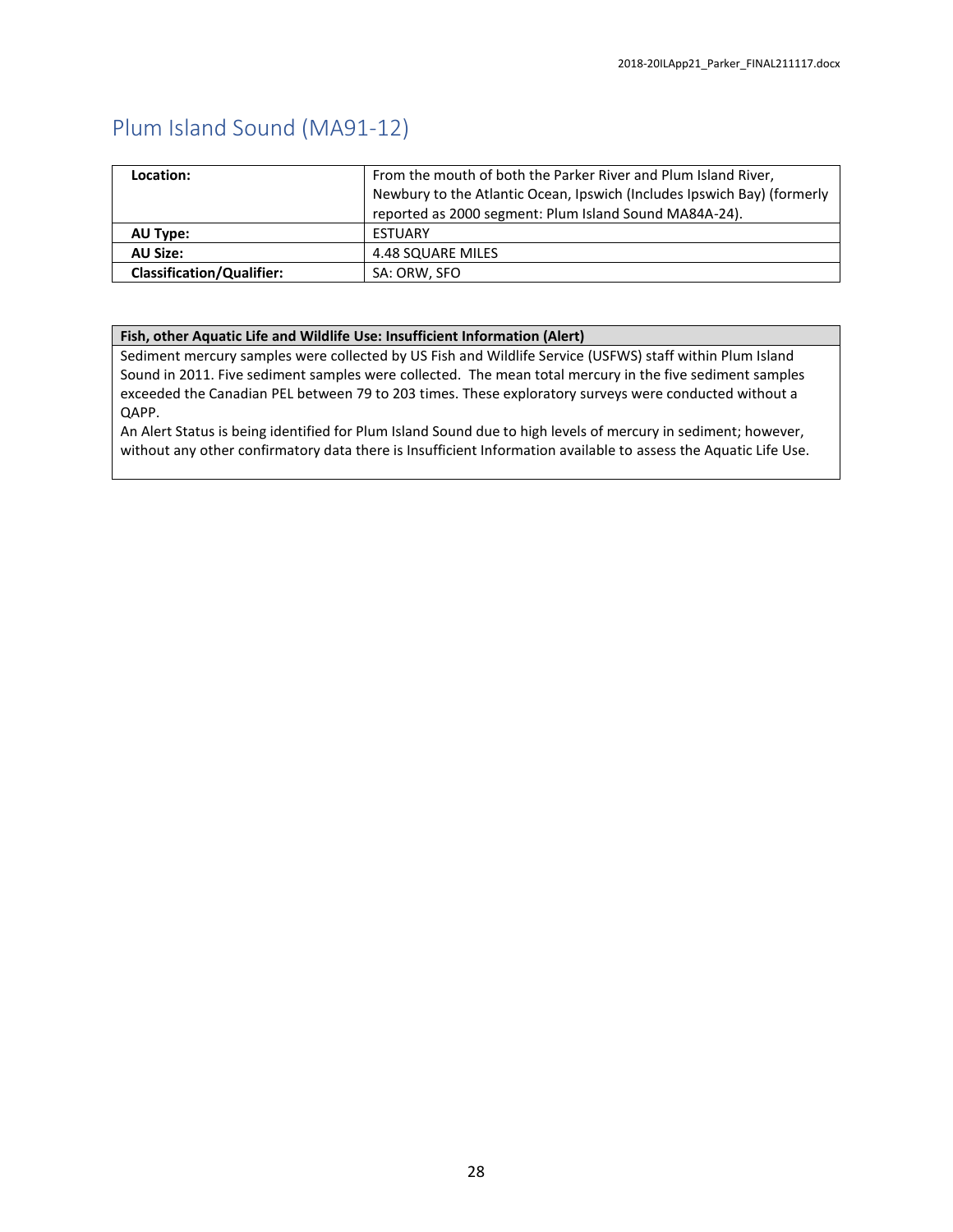## <span id="page-29-0"></span>Quills Pond (MA91011)

| Location:                        | Newbury.                         |
|----------------------------------|----------------------------------|
| AU Type:                         | FRESHWATER LAKE                  |
| <b>AU Size:</b>                  | 2 ACRES                          |
| <b>Classification/Qualifier:</b> | B: ORW (tributary to SA SFO ORW) |

### **Fish, other Aquatic Life and Wildlife Use: Insufficient Information (Alert)**

During the 1994 synoptic surveys, MassDEP staff observed a specimen of *Myriophyllum* sp. but indicated it was "not in good condition; very difficult to identify." The prior Alert Status for a potential infestation of a nonnative aquatic macrophyte should be maintained. No additional data are available for Quills Pond (MA91011) in this reporting cycle, so the Aquatic Life Use is assessed as Insufficient Information.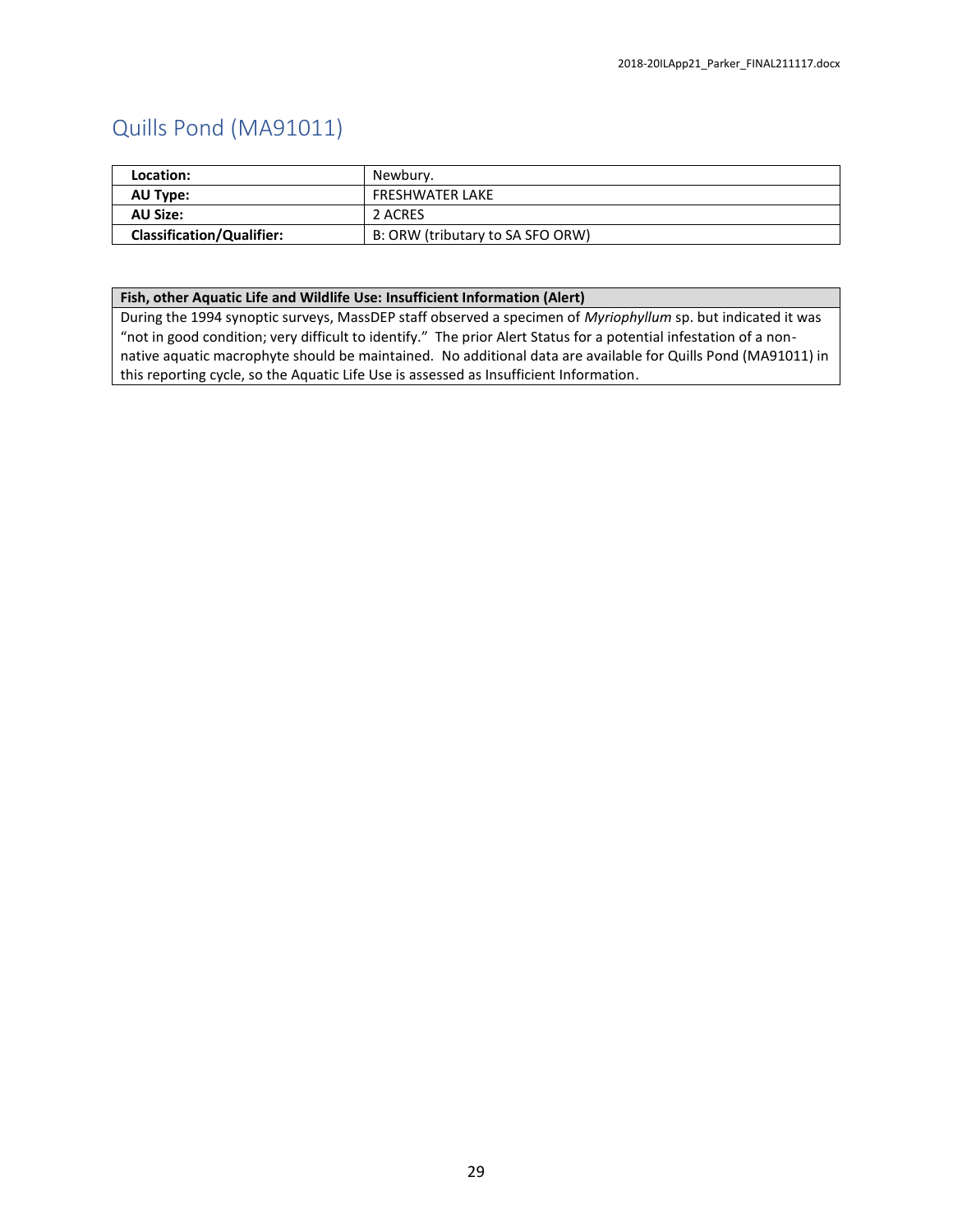# <span id="page-30-0"></span>Rock Pond (MA91012)

| Location:                        | Georgetown.                                             |  |
|----------------------------------|---------------------------------------------------------|--|
| AU Type:                         | <b>FRESHWATER LAKE</b>                                  |  |
| <b>AU Size:</b>                  | 49 ACRES                                                |  |
| <b>Classification/Qualifier:</b> | B: WWF, HQW (impoundment on river designated B/WWF/HQW) |  |

## **Fish, other Aquatic Life and Wildlife Use: Not Assessed**

No data are available so the Aquatic Life Use for Rock Pond is Not Assessed.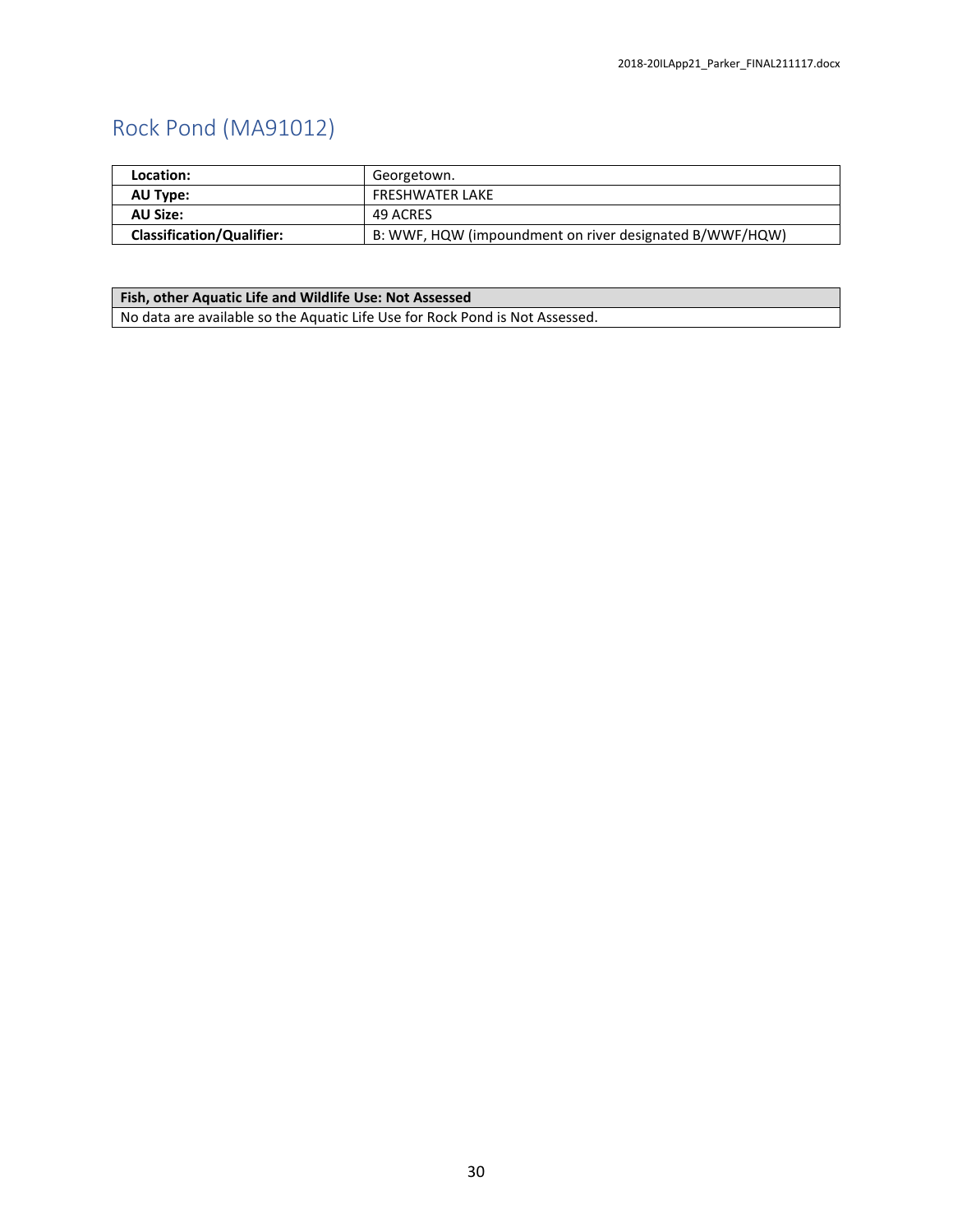## <span id="page-31-0"></span>Rowley River (MA91-05)

| Location:                        | Headwaters, confluence with Egypt River, Rowley/Ipswich to mouth at |  |
|----------------------------------|---------------------------------------------------------------------|--|
|                                  | Plum Island Sound, Rowley/Ipswich.                                  |  |
| AU Type:                         | <b>ESTUARY</b>                                                      |  |
| <b>AU Size:</b>                  | 0.25 SQUARE MILES                                                   |  |
| <b>Classification/Qualifier:</b> | SA: ORW                                                             |  |

### **Fish, other Aquatic Life and Wildlife Use: Insufficient Information (Alert)**

In 2011, staff from the US Fish and Wildlife Service (USFWS) collected two sediment samples in the Rowley River AU (MA91-05) within the Parker River National Wildlife Refuge. The mean total mercury concentration in the two sediment samples exceeded the Canadian PEL by 187 and 263 times. These exploratory surveys were conducted without a QAPP.

An Alert Status is being identified for the Rowley River due to high levels of mercury in sediment; however, without any other confirmatory data there is Insufficient Information available to assess the Aquatic Life Use.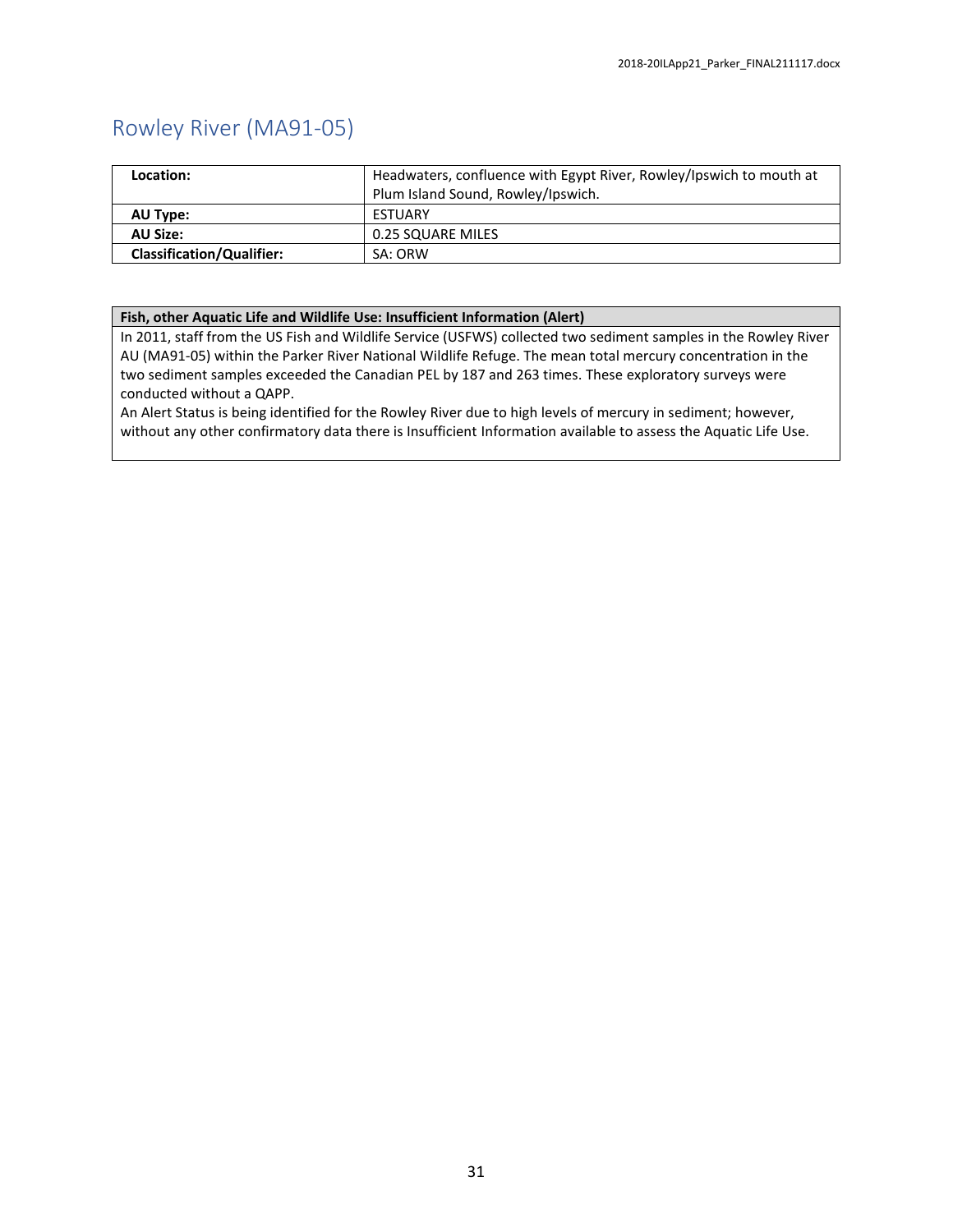# <span id="page-32-0"></span>Sperrys Pond (MA91013)

| Location:                        | Boxford.                                                |
|----------------------------------|---------------------------------------------------------|
| AU Type:                         | FRESHWATER LAKE                                         |
| AU Size:                         | 26 ACRES                                                |
| <b>Classification/Qualifier:</b> | B: WWF, HQW (impoundment on river designated B/WWF/HQW) |

### **Fish, other Aquatic Life and Wildlife Use: Not Assessed**

No data are available so the Aquatic Life Use for Sperrys Pond is Not Assessed.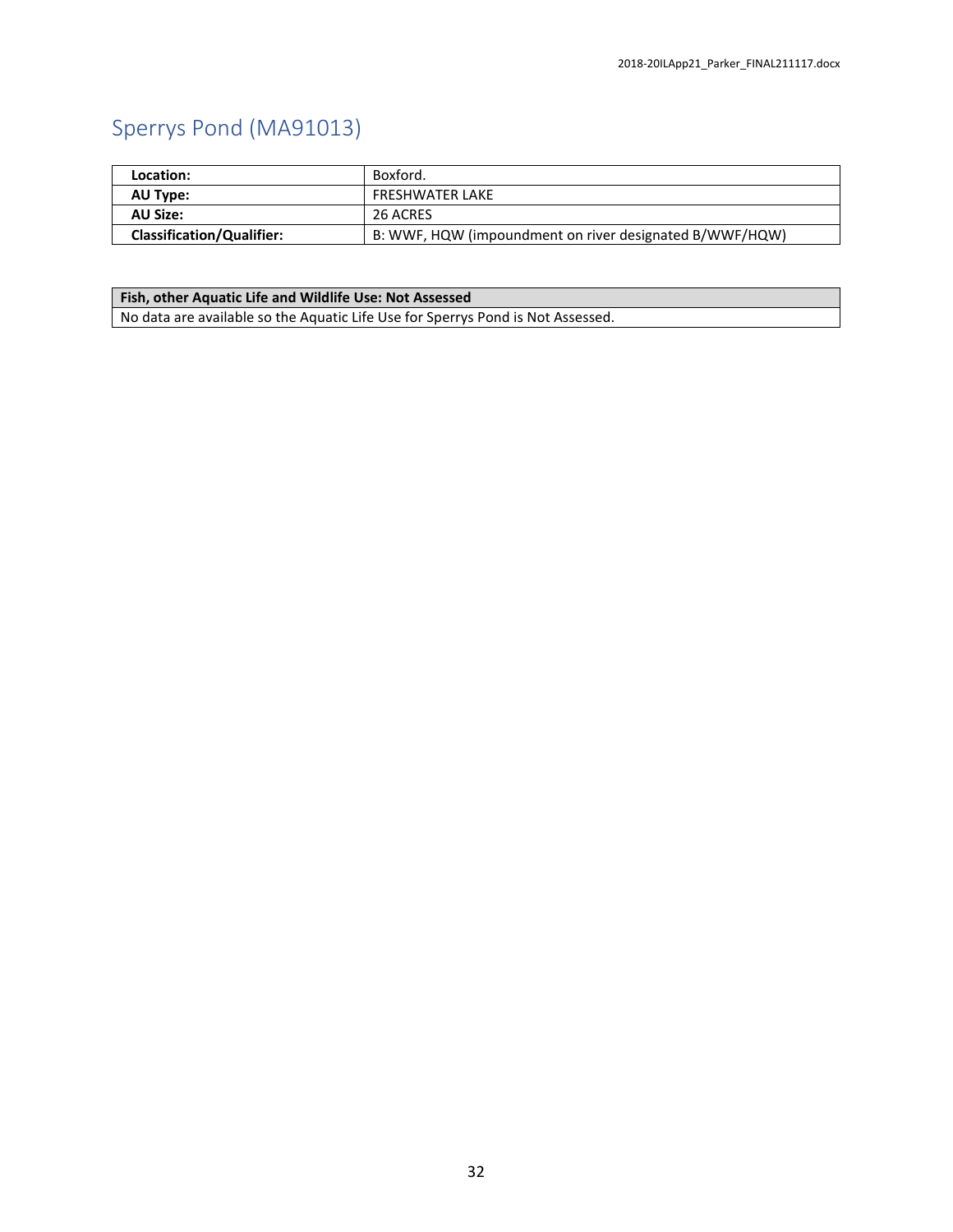## <span id="page-33-0"></span>State Street Pond (MA91014)

| Location:                        | Newburyport.                     |  |
|----------------------------------|----------------------------------|--|
| AU Type:                         | <b>FRESHWATER LAKE</b>           |  |
| <b>AU Size:</b>                  | 4 ACRES                          |  |
| <b>Classification/Qualifier:</b> | B: ORW (tributary to SA SFO ORW) |  |

| <b>2016 AU</b><br>Category | 2018/20<br>AU<br>Category | Impairment                   | <b>ATTAINS Action ID</b> | Impairment<br>Change<br>Summary |
|----------------------------|---------------------------|------------------------------|--------------------------|---------------------------------|
| 4c                         | 4c                        | (Fanwort*)                   |                          | Added                           |
| 4c                         | 4c                        | (Non-Native Aquatic Plants*) |                          | Removed                         |

## **Fish, other Aquatic Life and Wildlife Use: Not Supporting**

The non-native aquatic macrophyte, *Cabomba caroliniana* (Fanwort), was identified by MassDEP biologists during a 1994 synoptic survey of State Street Pond. No other data are available.

The Aquatic Life Use for State Street Pond is assessed as Not Supporting based on the presence of the nonnative aquatic macrophyte species *Cabomba caroliniana* (Fanwort). The generic non-native aquatic plants impairment is being delisted and the specific Fanwort impairment is being added.

| <b>2018/20 Delisted</b> | <b>Delisting Reason</b>  | <b>Delisting Comment</b>                           |
|-------------------------|--------------------------|----------------------------------------------------|
| Impairment              |                          |                                                    |
| Non-Native Aquatic      | Clarification of listing | Impairment changed from the generic "Non-Native"   |
| Plants                  | cause                    | Aquatic Plants" to the specific macrophyte Fanwort |
|                         |                          | (Cabomba caroliniana)                              |

## <span id="page-33-1"></span>Supporting Information for Delisted Impairments

## Non-Native Aquatic Plants

Data Source (MassDEP 1994)**:** The non-native aquatic macrophyte, *Cabomba caroliniana* (fanwort), was identified by MassDEP biologists during a 1994 synoptic survey of State Street Pond. The impairment was changed from the generic "Non-Native Aquatic Plants" to the specific macrophyte Fanwort (Cabomba caroliniana).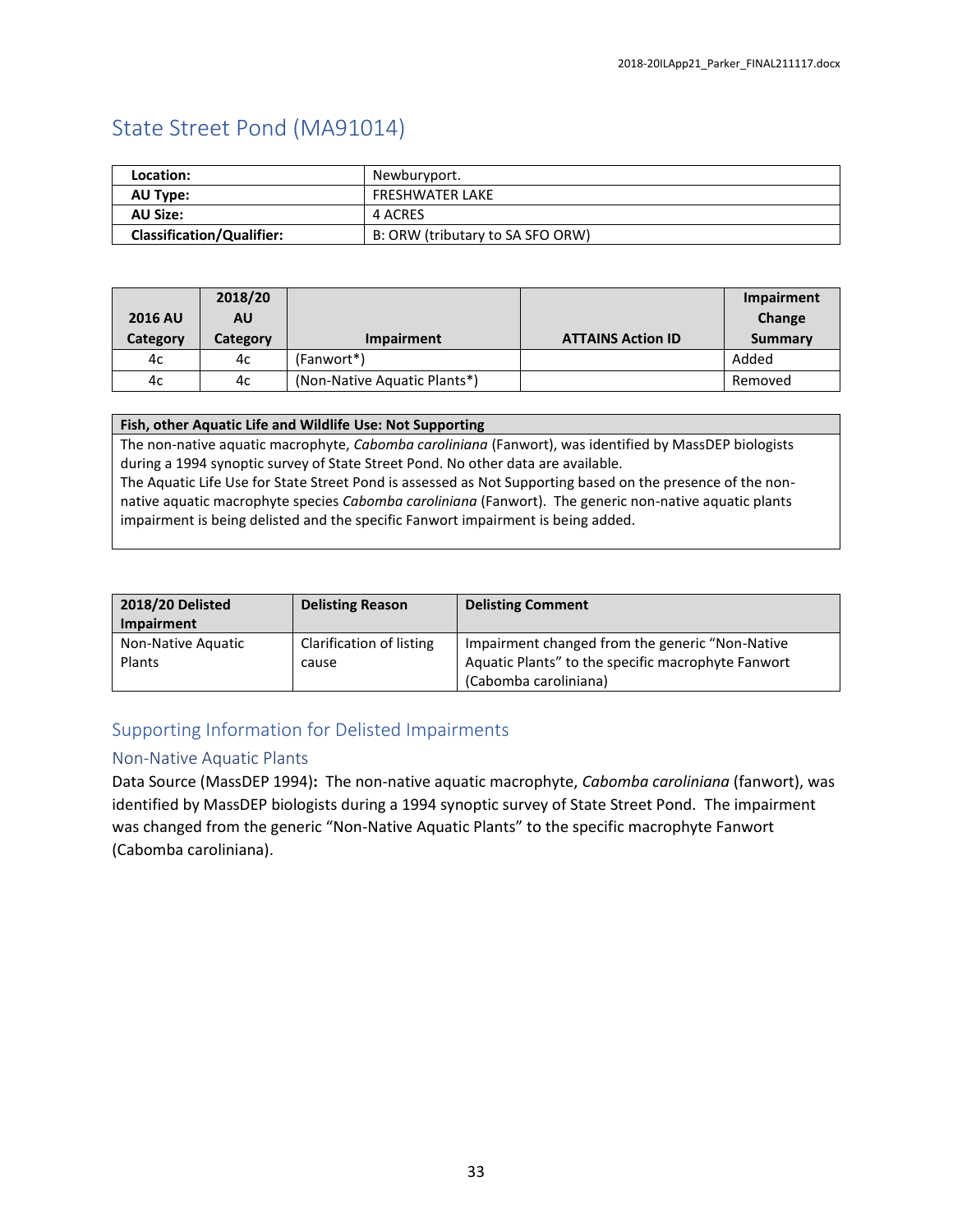# <span id="page-34-0"></span>Wilson Pond (MA91017)

| Location:                        | Rowley.                                                 |
|----------------------------------|---------------------------------------------------------|
| AU Type:                         | FRESHWATER LAKE                                         |
| AU Size:                         | 5 ACRES                                                 |
| <b>Classification/Qualifier:</b> | B: ORW, WWF (impoundment on river designated B/WWF/ORW) |

## **Fish, other Aquatic Life and Wildlife Use: Not Assessed**

No data are available so the Aquatic Life Use for Wilson Pond is Not Assessed.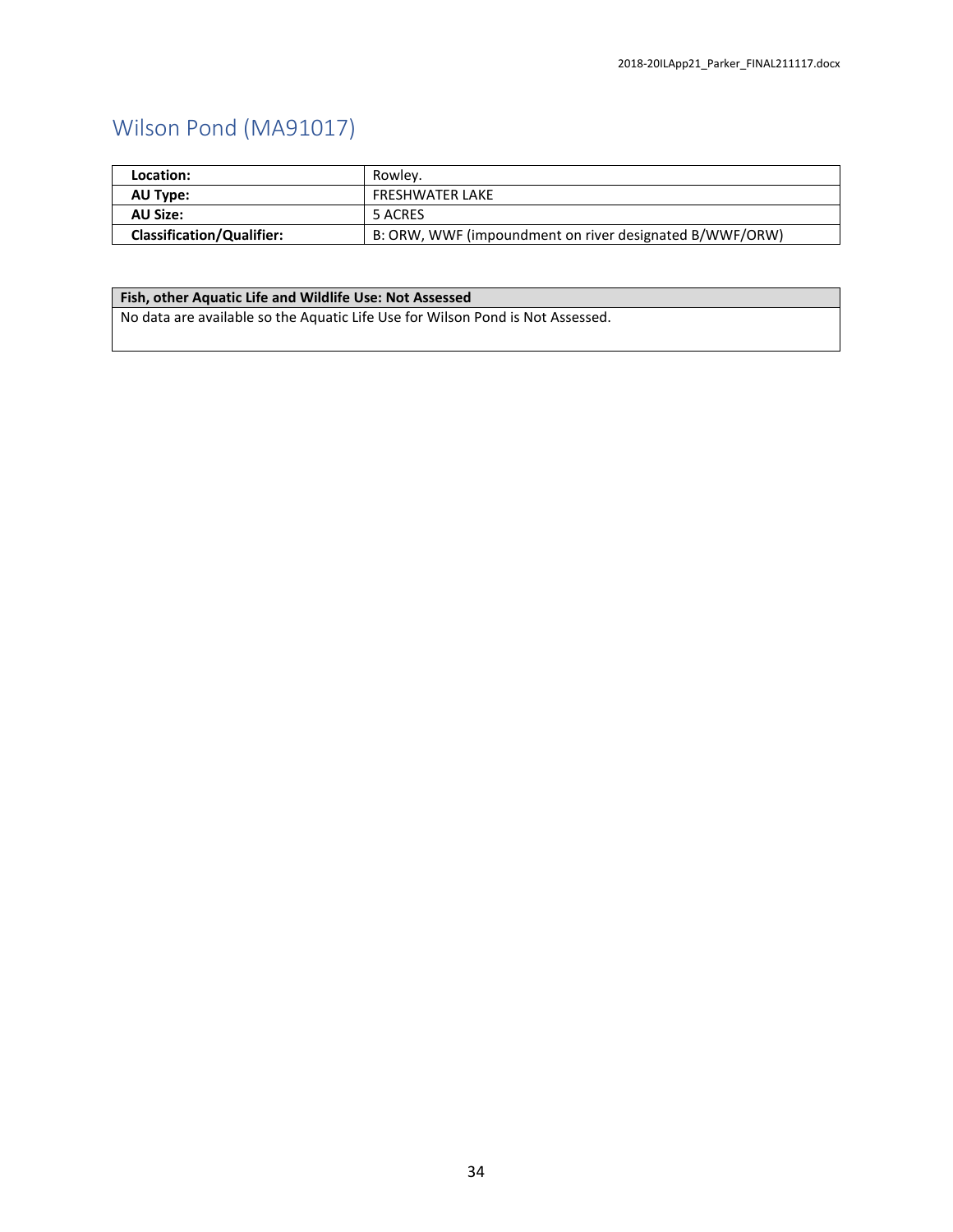## <span id="page-35-0"></span>References

Carr, Jamie W. "Parker River Watershed And Coastal Drainage Area." CN 173.0, Division of Watershed Management, Massachusetts Department of Environmental Protection, Worcester, MA, 2010.

Chase, B. "Diadromous Fish Habitat Restoration Priority List All Regions Version 3.0." Massachusetts Division of Marine Fisheries, New Bedford, Massachusetts, 2017.

MassDCR. "Excel spreadsheet of non-native aquatic and wetland species in Massacusetts lakes and ponds (entitled "MA Waterbodies July 2008 Robinson working") revised July 17, 2008." Working version corrected by MassDEP Division of Watershed Management staff Laurie Kennedy and Richard McVoy as of April 23, 2009, Lakes and Ponds Program, Massachusetts Department of Conservation and Recreation, Boston, Massachusetts, 2008.

MassDEP. "2015 Scanned Project Files, "Parker watershed lake survey data, 1994", D01-27.PDF." Division of Watershed Management, Massachusetts Department of Environmental Protection, Worcester, Massachusetts, 1994.

MassDEP. *Herbicide Database, as of January 2017.* Database. Prod. Division of Watershed Management Massachusetts Department of Environmental Protection. Worcester, Massachusetts, 2017.

MassDEP. "Open file analysis of DWM WPP 2010 benthic survey data." Division of Watershed Management, Massachusetts Department of Environmental Protection, Worcester, Massachusetts, Undated 1.

MassDEP. "Open file analysis of DWM WPP water quality data collected between 2000 and 2014 using CALM guidance." Division of Watershed Management, Massachusetts Department of Environmental Protection, Worcester, Massachusetts, Undated 2.

MassDEP. "Open Files of NPDES permit information, whole effluent toxicity testing (ToxTD) data, and associated georeferencing data." Division of Watershed Management, Massachusetts Department of Environmental Protection, Worcester, Massachusetts, Undated 3.

MassDEP. "Open files of unpublished, validated water quality monitoring data, field sheet data, and GIS datalayers in development." Division of Watershed Management, Massachusetts Department of Environmental Protection, Worcester, Massachusetts, Undated 4.

MassDEP. "Scanned historical 305B reports and 303d coding sheets Parker91\_02\_searchable.pdf." Division of Watershed Management, Massachusetts Department of Environmental Protection, Worcester, MA, 2002.

MassDEP. "Technical Memorandum Lake Water Quality Survey 2005 DWM Water Quality Monitoring Data." CN 224.5, Division of Watershed Management, Massachusetts Department of Environmental Protection, Worcester, Massachusetts, 2013.